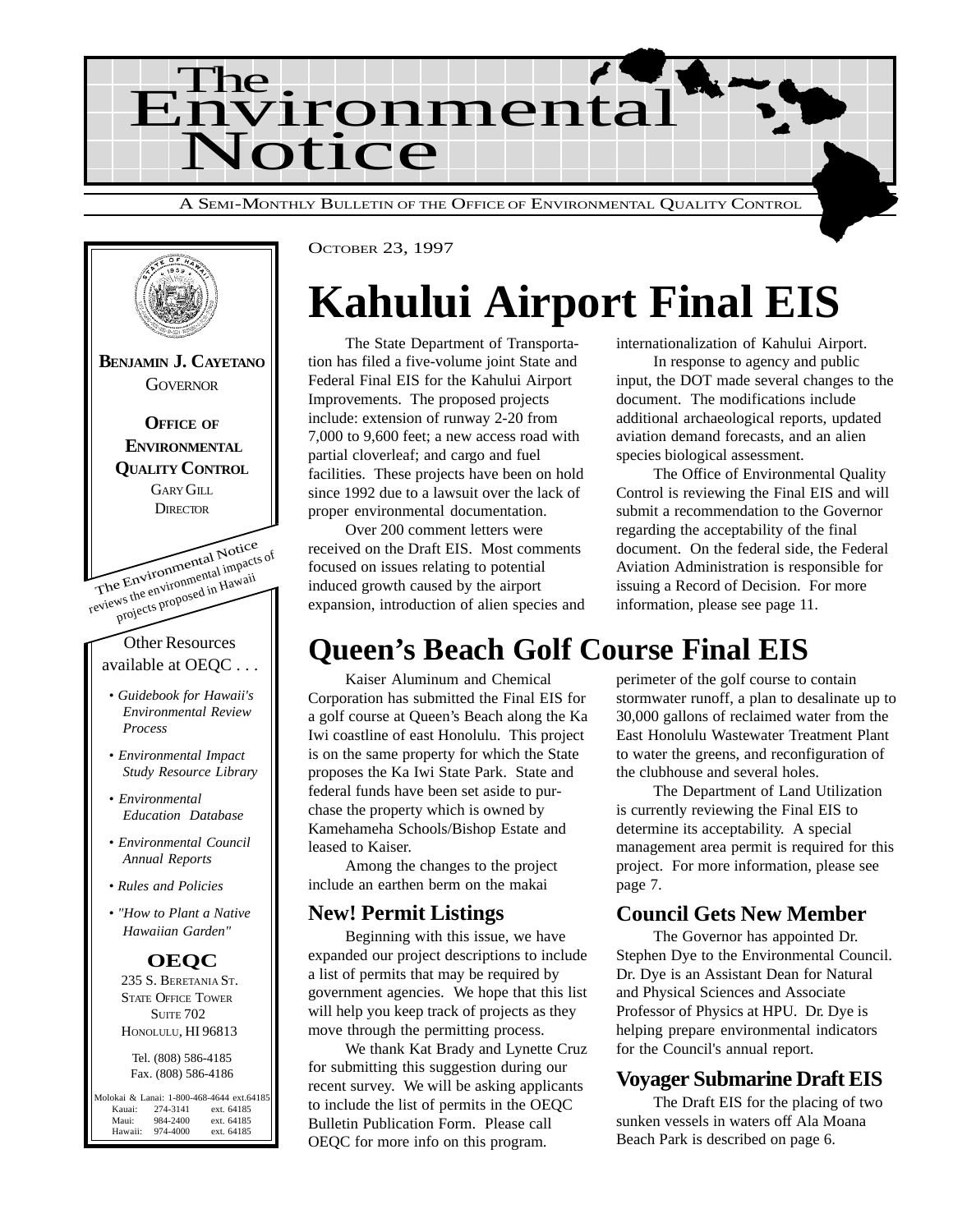# Table of Contents

OCTOBER 23, 1997

# **4. Oahu Notices**

| <b>Draft Environmental Assessments</b><br>(3) Waiawa Correctional Facility Improvements  4                                                                      |
|-----------------------------------------------------------------------------------------------------------------------------------------------------------------|
| <b>Final EAs/Findings of No Significant Impacts (FONSI)</b>                                                                                                     |
| <b>Draft Environmental Impact Statements</b><br>(6) Voyager Submarines Hawaii Artificial Reef Installation  6                                                   |
| <b>Final Environmental Impact Statements</b><br>(7) Queen's Beach Golf Course (Special Management Area) 7                                                       |
| <b>National Environmental Policy Act (NEPA)</b><br>(8) Honolulu TRACON Expansion and CERAP Relocation/Diamond<br>Head Restoration (Environmental Assessment)  8 |
| <b>Previously Published Projects Pending Public Comments</b>                                                                                                    |
| • Maui Notices                                                                                                                                                  |
| <b>Draft Environmental Assessments</b><br>(1) Brewer Homes Business/Commercial Use of Two-Acre Parcel  9                                                        |
| <b>Notice of Withdrawal</b>                                                                                                                                     |

# Rasmussen Seawall [......................................................................... 10](#page-9-0)

| <b>Final Environmental Assessments/</b>                      |  |
|--------------------------------------------------------------|--|
| <b>Findings of No Significant Impacts (FONSI)</b>            |  |
|                                                              |  |
| <b>Final Environmental Impact Statements</b>                 |  |
|                                                              |  |
| <b>Previously Published Projects Pending Public Comments</b> |  |
|                                                              |  |

### **2 Molokai and Lanai Notices**

| <b>Final EAs/Findings of No Significant Impacts (FONSI)</b> |  |
|-------------------------------------------------------------|--|
|                                                             |  |

#### **Draft Environmental Assessments**

[\(1\) Lanai Elderly Housing Congregate Facility ................................... 13](#page-12-0)

## 6 **[Hawaii Notices](#page-13-0)**

| <b>Draft Environmental Assessments</b>                                                       |
|----------------------------------------------------------------------------------------------|
| <b>Notice of Withdrawal</b>                                                                  |
| <b>Final Environmental Assessments/</b><br><b>Findings of No Significant Impacts (FONSI)</b> |
| <b>Final Environmental Impact Statements</b>                                                 |
| <b>Previously Published Projects Pending Public Comments</b>                                 |

## 7 **Kauai Notices**

#### **Draft Environmental Assessments**

## **[Conservation District Notices](#page-17-0)**

[Faye Consolidation and Resubdivision of Two Parcels of Land ......... 18](#page-17-0)

## **[Shoreline Notices](#page-18-0)**

## **[Pollution Control Permits](#page-19-0)**

|--|

### **Federal Notices**

| FFMA: |  |
|-------|--|
|       |  |
|       |  |

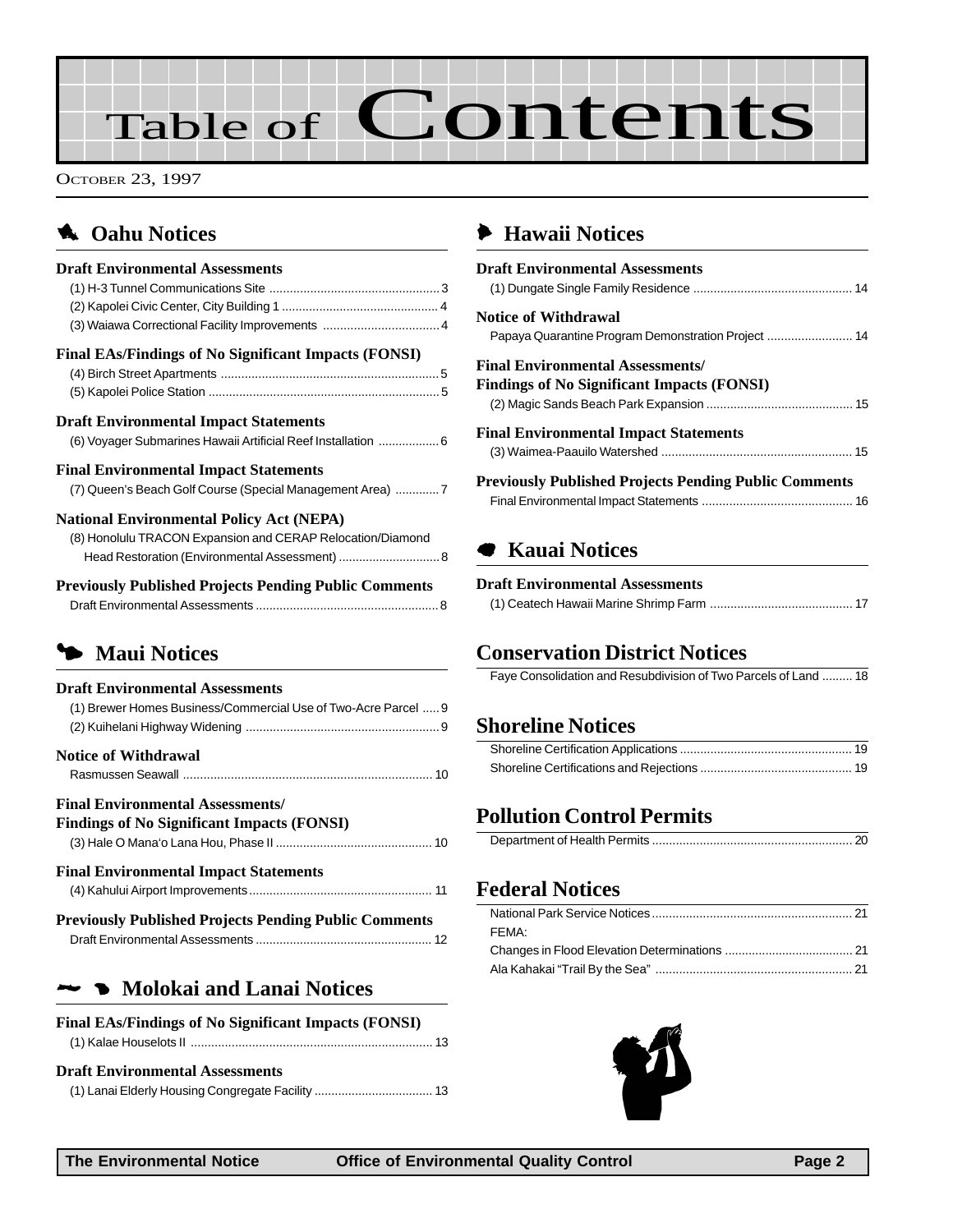**Oahu Notices**

# <span id="page-2-0"></span>**Draft Environmental Assessments**

# 1 **(1) H-3 Tunnel Communications Site**

| District:         | Koolaupoko                        |
|-------------------|-----------------------------------|
| TMK:              | State highway right-of-way        |
| Applicant:        | PrimeCo Personal Communica-       |
|                   | tions, L.P.; Western PCS II; GTE; |
|                   | SprintCom; Hawaiian Wireless; &   |
|                   | Honolulu Cellular                 |
|                   | 707 Richards Street               |
|                   | Honolulu, Hawaii 96813            |
|                   | Contact: Eric Schatz (366-0202)   |
|                   | <b>Approving Agency/Accepting</b> |
| <b>Authority:</b> | Department of Transportation      |
|                   | 869 Punchbowl Street              |
|                   | Honolulu, Hawaii 96813            |

Honolulu, Hawaii 96813 Contact: Mike Amuro (587-2022) **Consultant**: Analytical Planning Consultants, Inc. 84 North King Street Honolulu, Hawaii 96817 Contact: Donald Clegg (536-5695)

#### **Public Comment**

- **Deadline**: November 24, 1997
- **Status:** DEA First Notice pending public comment. Address comments to the applicant with copies to the approving agency or accepting authority, the consultant and OEQC.

The applicants are PrimeCo Personal Communications L.P., Western PCS II Inc., SprintCom Inc., Hawaiian Wireless Inc., Honolulu Cellular Inc., and GTE. They are proposing to construct a transmitter/receiver installation at the Honolulu side of the H-3 Tunnel bores. They are also proposing to locate antennas on the light poles at the "dogleg" location of H-3 between the tunnels and the Halawa interchange. The installations will be used to facilitate Cellular and PCS wireless telephone communications, and paging on the Honolulu approach to the tunnels and within the tunnels themselves.

The primary impact of the installation will be the visual impact of the antennas and their supporting structures. The antennas and the antenna support structure at the Honolulu side of the H-3 Tunnel bores will blend with existing vertical structures and poles and will therefore not add noticeably to

the existing visual experience of motorists approaching the tunnel entrances from Honolulu or exiting the tunnel Honolulu bound. The antennas on the light standards at the "dogleg" will be mounted on existing light standards and located only on the Honolulu bound lanes. Hence, no new poles will be required and the visual impact for motorists on the Kaneohe bound lanes will be reduced. The equipment cabinets are below grade so will not be seen by the people in automobiles, and all antennas and mounting structures will be painted to match existing structures and blend with the environment.

**1**

**4**

 $\sim$  **8**  $\sim$  **7**  $\sim$  **7**  $\sim$  **7** 

**<sup>6</sup> <sup>8</sup>**

**3**

There have been concerns expressed about the effects of the electromagnetic radiation from the antennas. There is no impact as the maximum radiation exclusion distance for the panel antennas is approximately 10 feet. This contour is well above the height of any vehicles utilizing H-3 freeway.

The telephone systems involved serve a community function as public utilities by supplying needed portable communications for public use. The systems will provide essential communications in the event of disaster and emergency communications for occupants of cars stranded at night on the H-3 Hwy.

**2,**

**5**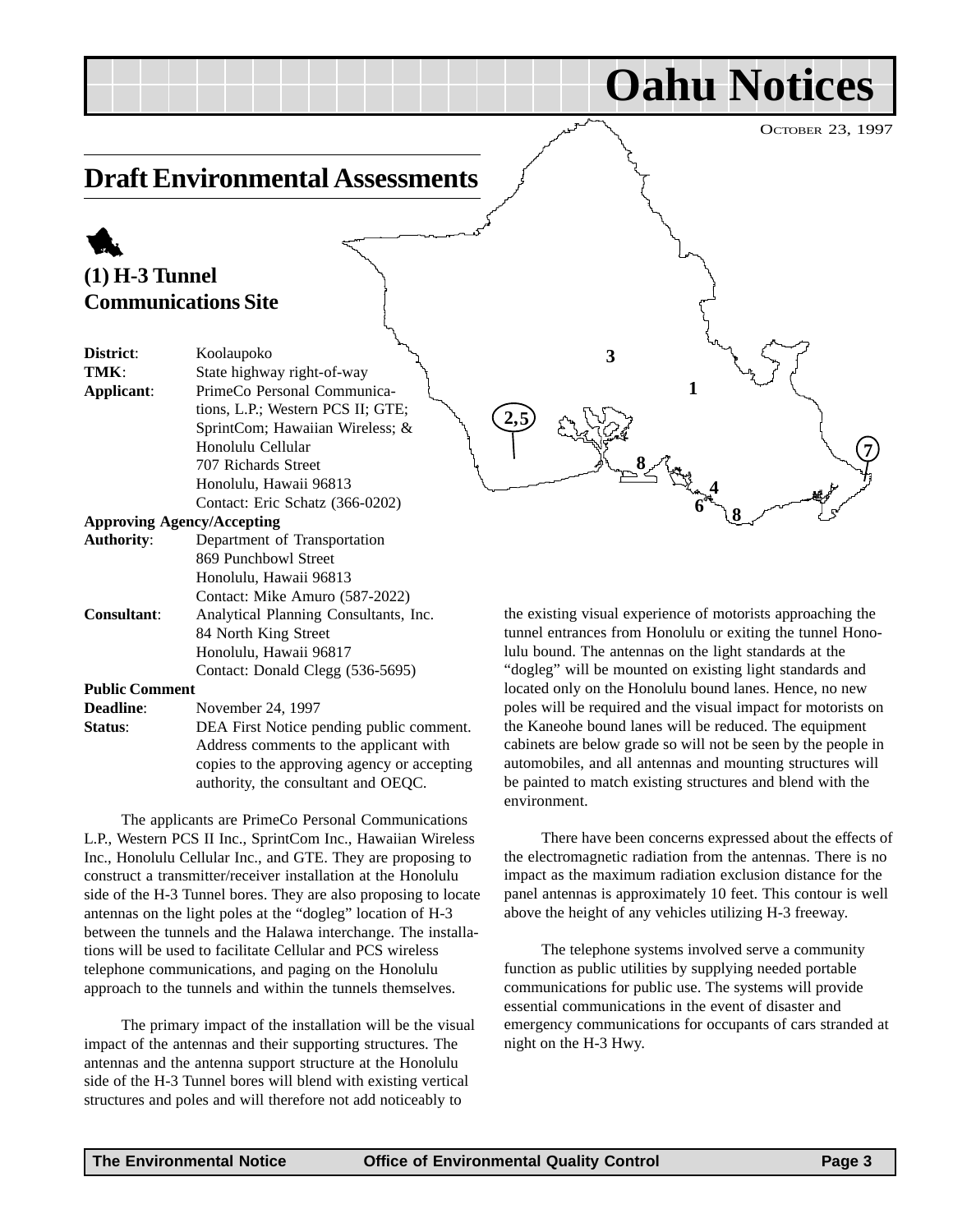# <span id="page-3-0"></span>**Oahu Notices**

OCTOBER 23, 1997

# 1 **(2) Kapolei Civic Center, City Building 1**

| District:                         | Ewa                                      |
|-----------------------------------|------------------------------------------|
| TMK:                              | $9-1-16:1$ (por.)                        |
| Applicant:                        | City and County of Honolulu              |
|                                   | <b>Building Department</b>               |
|                                   | 650 South King Street                    |
|                                   | Honolulu, Hawaii 96813                   |
|                                   | Contact: Warren Sato (527-6370)          |
| <b>Approving Agency/Accepting</b> |                                          |
| <b>Authority:</b>                 | City and County of Honolulu              |
|                                   | <b>Building Department</b>               |
|                                   | 650 South King Street                    |
|                                   | Honolulu, Hawaii 96813                   |
|                                   | Contact: Warren Sato (527-6370)          |
| Consultant:                       | Kober/Hanssen/Mitchell Architects        |
|                                   | 55 Merchant Street, Suite 1400           |
|                                   | Honolulu, Hawaii 96813-4313              |
|                                   | Contact: Stanford Lee (528-5462)         |
| <b>Public Comment</b>             |                                          |
| Deadline:                         | November 24, 1997                        |
| Status:                           | DEA First Notice pending public comment. |
|                                   | Address comments to the applicant with   |
|                                   | copies to the consultant and OEQC.       |
| <b>Permits</b>                    |                                          |
| required:                         | NPDES; Building and Sign; Grubbing/      |
|                                   | Grading                                  |

The City and County of Honolulu Building Department has proposed development of City Building 1, the initial development phase of the Kapolei Civic Center. The project will include construction of a three-story government office building, underground and at-grade parking, and associated utility infrastructure. The project will be designed and constructed in conformance with the objectives of the Civic Center District, as stated in the *City of Kapolei Urban Design Plan*.

City Building 1 will be situated in the northern corner of a 7.25-acre block designated for civic center use. Its address will be 1000 Ulu'ohi'a Street. The site is adjacent to the State of Hawaii office complex currently under development.

The project will meet the initial needs of the City and County government to serve the local area population and provide administrative services with regional City and County government offices. City Building 1 will include a Satellite City Hall, Conference Room, Food Service area, Permit Center and possibly a Neighborhood Work Center

providing support services. Other City and County functions and agencies to be located within the building have yet to be determined.

The estimated construction cost of the project is approximately \$21 million. It is anticipated that mass grading will begin in January 1998, with building construction to follow in May 1998. Construction activities will not proceed until the appropriate permits and approvals are obtained.



### **(3) Waiawa Correctional Facility Improvements**

| District:                         | Ewa                                      |
|-----------------------------------|------------------------------------------|
| TMK:                              | $9 - 6 - 5:11$                           |
| Applicant:                        | Department of Accounting and General     |
|                                   | Services, Division of Public Works       |
|                                   | P.O. Box 119                             |
|                                   | Honolulu, Hawaii 96810-0119              |
|                                   | Contact: Eric Nishimoto (586-0468)       |
| <b>Approving Agency/Accepting</b> |                                          |
| <b>Authority:</b>                 | Department of Accounting and General     |
|                                   | Services, Division of Public Works       |
|                                   | P.O. Box 119                             |
|                                   | Honolulu, Hawaii 96810-0119              |
|                                   | Contact: Eric Nishimoto (586-0468)       |
| Consultant:                       | Wilson Okamoto & Associates, Inc.        |
|                                   | 1907 South Beretania Street, Suite 400   |
|                                   | Honolulu, Hawaii 96826                   |
|                                   | Contact: Earl Matsukawa (946-2277)       |
| <b>Public Comment</b>             |                                          |
| <b>Deadline:</b>                  | November 24, 1997                        |
| Status:                           | DEA First Notice pending public comment. |
|                                   | Address comments to the applicant with   |
|                                   | copies to the consultant and OEQC.       |
|                                   |                                          |

The State of Hawaii Department of Accounting and General Services (DAGS) proposes to build a 200-bed KASHBOX Drug Rehabilitation Program Compound at the Department of Public Safety's (PSD) minimum-security Waiawa Correctional Facility (WCF) at Waiawa, Oahu, Hawaii. KASHBOX stands for Knowledge, Attitude, Skills, Habits, Behaviors, Opinion and X -The Unknown Factors. In addition, DAGS has determined that various facilities constructed by the State at WCF since 1985, after the State acquired the property and converted it from a military reservation to a correctional facility, were not assessed and reviewed pursuant to Chapter 343, HRS. Interim infrastructure improvements currently under construction were also not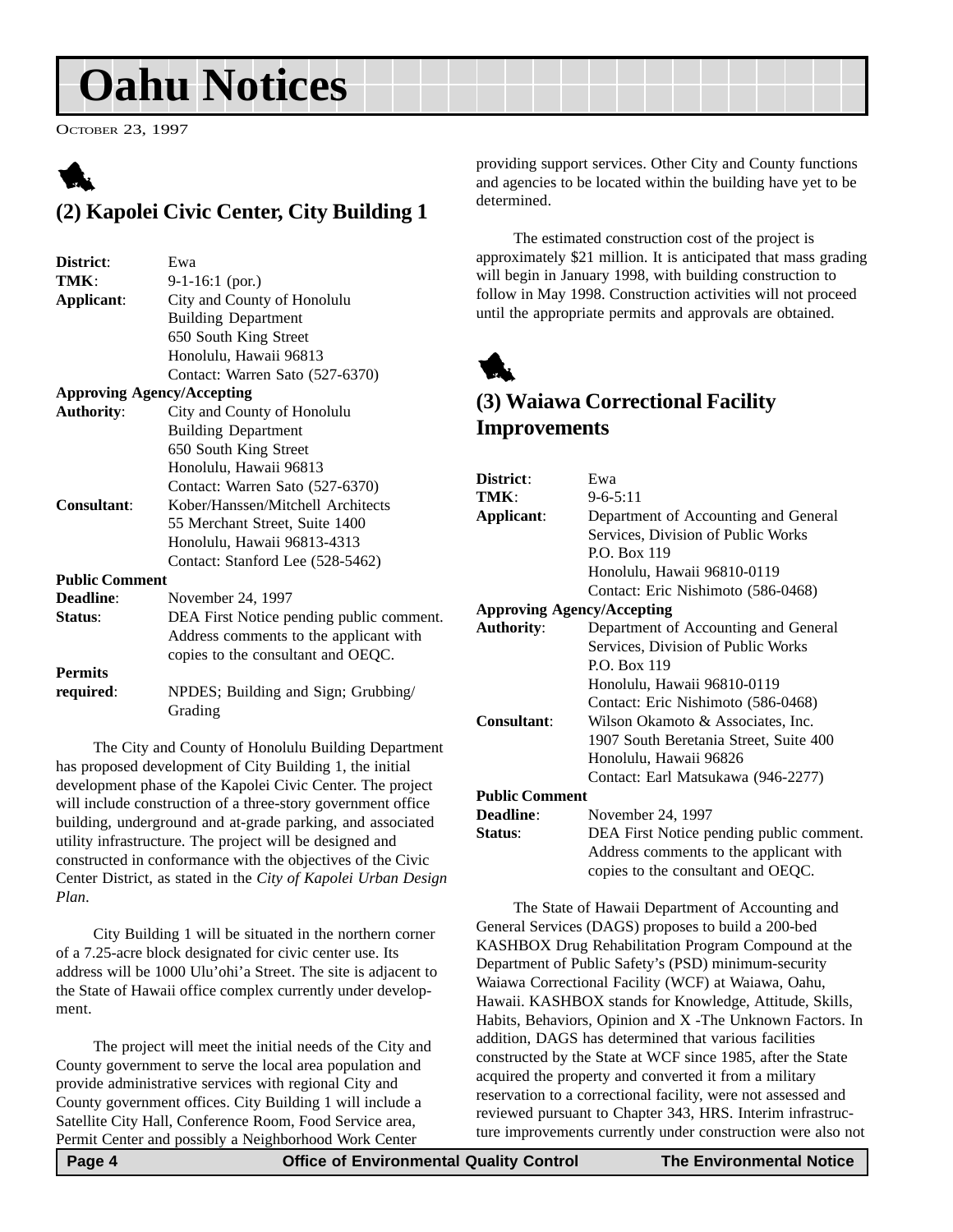<span id="page-4-0"></span>

assessed and reviewed. Therefore, the environmental assessment encompasses three general components: facilities constructed since 1985, which are assessed after-the-fact; the interim infrastructure improvements, some of which are currently under construction; and, the proposed 200-bed KASHBOX Program Compound.

The WCF currently houses approximately 280 minimum-security inmates in former Army barracks and as well as two temporary tent structures. By the time that the 200-bed KASHBOX Compound is scheduled to be occupied in January of 1999, the maximum population at WCF will be 334. This will be achieved as inmates are relocated, released or absorbed into the KASHBOX program to be housed in the 200-bed addition. The remaining 134 inmates in the general population will occupy the existing facilities.

No significant environmental and social impacts have resulted from the construction and operation of various improvements at the Waiawa Correctional Facility since 1985. Likewise, no significant impacts are anticipated from on-going and proposed construction activities and future operation of the expanded facility.

# **Final EAs/Findings of No Significant Impacts (FONSI)**



### **(4) Birch Street Apartments**

| District:                         | Honolulu                               |
|-----------------------------------|----------------------------------------|
| TMK:                              | $2 - 3 - 12:04$                        |
| Applicant:                        | Hawaii Housing Development Corporation |
|                                   | Imperial Plaza, Suite C-103            |
|                                   | 725 Kapiolani Boulevard                |
|                                   | Honolulu, Hawaii 96813                 |
|                                   | Contact: Gary Furuta (596-2120)        |
| <b>Approving Agency/Accepting</b> |                                        |
| <b>Authority:</b>                 | City and County of Honolulu            |
|                                   | Department of Housing and Community    |
|                                   | Development                            |
|                                   | 650 South King Street, 5th Floor       |
|                                   | Honolulu, Hawaii 96813                 |
|                                   | Contact: Lorna Uesato (523-4162)       |
| <b>Public Challenge</b>           |                                        |
| <b>Deadline:</b>                  | November 24, 1997                      |
| <b>Status:</b>                    | FEA/FONSI issued, project may proceed. |

**Permits** Height limit; street setback; park dedica**required:** tion; Chapter 201E HRS; runoff control; on-site parking; special area design standards

The Hawaii Housing Development Corporation (HHDC), a Hawaii nonprofit corporation, proposes to develop a 52-unit low income rental housing project (plus 1 manager's unit) on a 20,801 square foot property which is currently leased by HHDC for 60 years, expiring on December 26, 2058. HHDC has received exemptions from zoning and planning regulations pursuant to Section 201E-210, Hawaii Revised Statutes, to develop the project. HHDC is financing the project with low income housing tax credits from the Housing Finance and Development Corporation, a grant and loan from the Rental Housing Trust Fund and HHDC funds.



# **(5) Kapolei Police Station**

| District:                         | Ewa                                      |  |
|-----------------------------------|------------------------------------------|--|
| TMK:                              | $9-1-88: 2$ and 3                        |  |
| Applicant:                        | City and County of Honolulu              |  |
|                                   | <b>Building Department</b>               |  |
|                                   | 650 South King Street                    |  |
|                                   | Honolulu, Hawaii 96813                   |  |
|                                   | Contact: Warren Sato (527-6370)          |  |
| <b>Approving Agency/Accepting</b> |                                          |  |
| <b>Authority:</b>                 | City and County of Honolulu              |  |
|                                   | <b>Building Department</b>               |  |
|                                   | 650 South King Street                    |  |
|                                   | Honolulu, Hawaii 96813                   |  |
|                                   | Contact: Warren Sato (527-6370)          |  |
| Consultant:                       | Wilson Okamoto & Associates, Inc.        |  |
|                                   | 1907 South Beretania Street, Suite 400   |  |
|                                   | Honolulu, Hawaii 96826                   |  |
|                                   | Contact: Earl Matsukawa (946-2277)       |  |
|                                   | <b>Public Challenge</b>                  |  |
| Deadline:                         | November 24, 1997                        |  |
| Status:                           | FEA/FONSI issued, project may proceed.   |  |
| <b>Permits</b>                    | NPDES; water; publicworks; building; ww; |  |
| required:                         | CUP-1; design approval; street usage     |  |
|                                   |                                          |  |

The City and County of Honolulu Building Department proposes to construct a district police station in the City of Kapolei, Oahu. The Kapolei Police Station will serve Leeward Oahu from the area west of Kunia Road to Kaena Point. The proposed police station will be located within the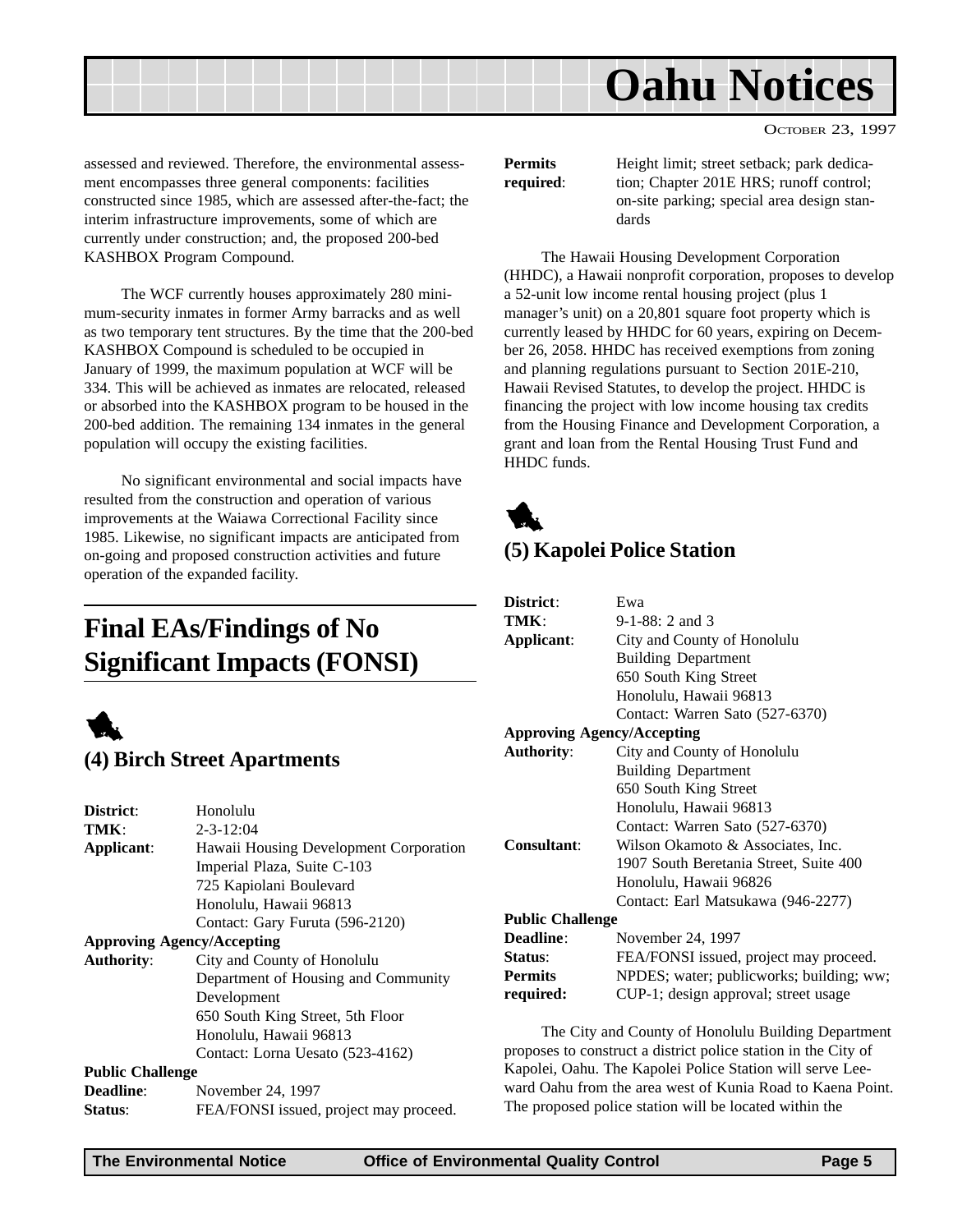# <span id="page-5-0"></span>**Oahu Notices**

OCTOBER 23, 1997

Honolulu Police Department's Leeward Oahu District 8, which is one of the largest on Oahu. Current plans are for approximately 241 police officers and civilian personnel to be assigned to the Kapolei Police Station. The project site encompasses two adjoining parcels comprising approximately 5.1 acres.

The proposed Kapolei Police Station will be built in two phases. When fully developed, the police station will include approximately 65,700 square feet of gross floor area and approximately 287 at-grade parking stalls. The facility's first phase is proposed to have a gross floor area of approximately 51,600 square feet and approximately 287 at-grade parking stalls. The second phase will include an additional gross floor area of approximately 14,100 square feet. At this time, there is no schedule for implementation of the second phase of the Kapolei Police Station and plans have yet to be developed for this phase.

The building will consist of three levels, including two floors above grade and one basement level. The concrete building will be approximately 45 feet in height from grade level, with the basement extending approximately 15 feet below the building grade. Vehicular access to the Kapolei Police Station will be provided from Kamokila Boulevard and Nau Place.

Construction of Phase I of the proposed project is anticipated to commence by mid-January of 1998 with completion estimated by the Spring of 1999. Occupancy of Phase I of the facility is anticipated by the Summer of 1999. The estimated construction cost for Phase I of the proposed project is \$13.5 million.

No significant impacts are anticipated from the construction and operation of the proposed project.

# **Draft Environmental Impact Statements**



### **(6) Voyager Submarines Hawaii Artificial Reef Installation**

| <b>District:</b> |  |
|------------------|--|
| TMK:             |  |

**District**: Honolulu **Offshore of 2-3-37** 

| Applicant:            | Voyager Submarines Hawaii                   |
|-----------------------|---------------------------------------------|
|                       | 680 Iwilei Road, Suite 720                  |
|                       | Honolulu, Hawaii 96817                      |
|                       | Contact: J.C. Merrill (532-4222)            |
|                       | <b>Approving Agency/Accepting</b>           |
| <b>Authority:</b>     | Department of Land and Natural Resources    |
|                       | Land Division                               |
|                       | 1151 Punchbowl Street                       |
|                       | Honolulu, Hawaii 96813                      |
|                       | Contact: Tom Eisen (587-0386)               |
| Consultant:           | Sea Engineering, Inc.                       |
|                       | Makai Research Pier                         |
|                       | Waimanalo, Hawaii 96795-1820                |
|                       | Contact: Marc Ericksen (259-7966)           |
| <b>Public Comment</b> |                                             |
| Deadline:             | December 8, 1997                            |
| Status:               | DEIS First Notice pending public comment.   |
|                       | Address comments to the applicant with      |
|                       | copies to the approving agency or accepting |
|                       | authority, the consultant and OEQC.         |
| <b>Permits</b>        | CDUA; Army; Water Quality Certification;    |
| required:             | <b>CZM</b> Certification                    |

Voyager Submarines Hawaii commenced operations in November 1994 to provide passenger submarine tours of Hawaii's marine aquatic and reef ecosystems. The company currently operates two 48-passenger submarines out of Kewalo Basin, offering submarine tours at a site located approximately 3/4 mile offshore of Ala Moana Beach Park, in water depths of 60 to 110 feet. The 45 minute tour follows the edge of a limestone shelf with a 5 to 10 foot ledge at the seaward margin. There is little live coral growth on the limestone platform; seaward of this is relatively barren sand. Because of the depleted fishery and limited live coral in the sand bottom area, Voyager proposes to sink two vessels on the site to serve as artificial reefs to enhance the habitat and promote coral and fish growth. The vessels will be cleaned and prepared according to State and Federal regulations, will be placed in the relatively barren, sandy areas at locations approved by the reviewing agencies, and will be ballasted with concrete to prevent movement during extreme storm conditions. The deployment procedure will be carefully designed to ensure that the ships settle in the selected location. In addition, Voyager proposes to install six submerged mooring buoys at the site; one on each sunken ship, and four others in the immediate vicinity of the ships. The two buoys on the ships will be dedicated for public access by other site users. Two other buoys will be used to moor the Voyager support vessels. The remaining two will be shared by Voyager and other site users. Day-use surface mooring buoys will be attached to the submerged buoys daily by the Voyager personnel. The surface buoys will alert divers and fishermen to the position of the ships, and will provide them with an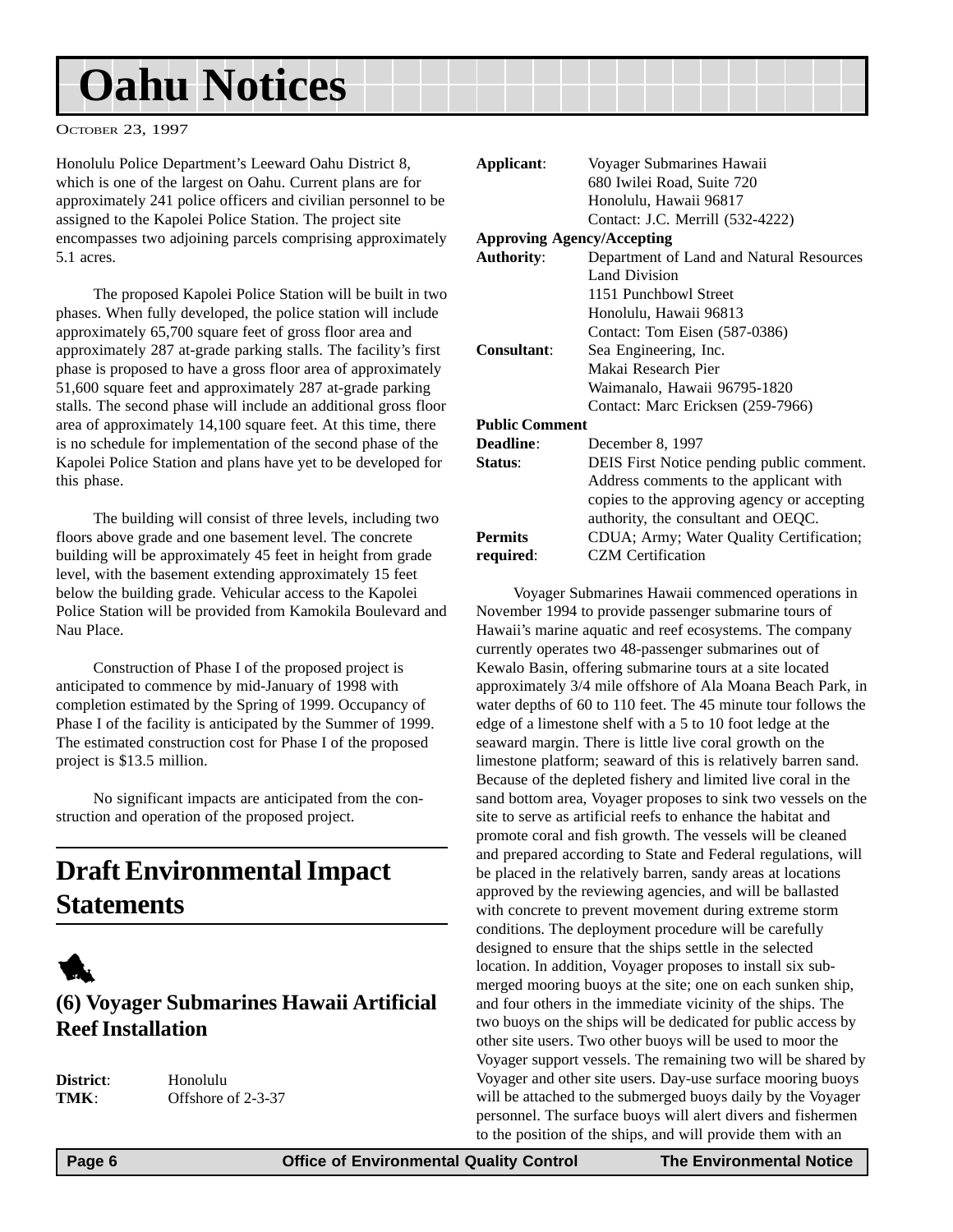<span id="page-6-0"></span>

easy and safe alternative to anchoring, which is destructive to coral reefs, and also might endanger divers and the submarines below.

# **Final Environmental Impact Statements**



## **(7) Queen's Beach Golf Course (Special Management Area)**

| District:          | Honolulu                                 |
|--------------------|------------------------------------------|
| TMK:               | 3-9-11:03, por. 02                       |
| Applicant:         | Kaiser Aluminum & Chemical Corporation   |
|                    | c/o Kaiser Center, Inc.                  |
|                    | 300 Lakeside Drive, Suite 130            |
|                    | Oakland, California 94612-3534           |
|                    | Contact: Robert Burke (510-271-6155)     |
|                    | <b>Approving Agency/Accepting</b>        |
| <b>Authority:</b>  | City and County of Honolulu              |
|                    | Department of Land Utilization           |
|                    | 650 South King Street, 7th Floor         |
|                    | Honolulu, Hawaii 96813                   |
|                    | Contact: Ardis Shaw-Kim (527-5349)       |
| <b>Consultant:</b> | Helber Hastert & Fee, Planners           |
|                    | 733 Bishop Street, Suite 2590            |
|                    | Honolulu, Hawaii 96813                   |
|                    | Contact: Scott Ezer (545-2055)           |
| Status:            | FEIS (SMA) currently being reviewed by   |
|                    | the City and County of Honolulu, Depart- |
|                    | ment of Land Utilization.                |
| <b>Permits</b>     | Army; NPDES; SMA; Plan Review Use;       |
| required:          | Grading; Building                        |

The proposed 166-acre golf course includes a regulation par 72 layout (approximately 6,200 yards) with an accessory driving range, maintenance building and clubhouse facilities. Physical improvements to the site will require clearing, grubbing, and grading, in preparation for the construction of the golf course, the clubhouse and parking lot. Currently, a significant portion of the upland area of the site is covered with boulders that have been deposited over the last 20 years.

The clubhouse will reach a maximum height of 25 feet above existing grade, and will be located approximately in the central portion of the site, about midway between Kaloko Inlet and the Makapu'u Lookout. The footprint of the clubhouse will be approximately 10,000 square feet, with a

total floor area of about 20,000 square feet. The clubhouse would contain locker rooms, a pro shop, a snack bar/restaurant, and administrative offices. The ground floor would contain golf cart and club storage facilities. Ground elevation in this area is approximately 14 feet above mean sea level.

In addition to the clubhouse, other major improvements include:

-a parking area between the clubhouse and Kalanianaole Highway that will accommodate a maximum of 250 cars;

-a seven-acre driving range southwest of the clubhouse; -a one-story maintenance facility of about 7,500 square feet between the driving range and the clubhouse to store mowers and other equipment, fertilizer and other chemicals for use on the course.

Other structural features of the golf course include two comfort stations in the vicinity of the 14th and 6th holes and several bridges to allow golf carts to cross over the existing 15-foot wide unlined drainage channel, and pedestrians to cross over the drainage channel near the eastern end of Ka'ili'ili Bay, thereby permitting continuous lateral access along the shoreline. The height of the comfort stations will not exceed 15 feet, and they will be approximately 500 square feet in size.

Two pedestrian trails, to be open to the public, will be provided to allow access to and along the entire shoreline fronting the property.

Landscape material will be selected to maintain the character of the area. The applicant proposes to preserve and expand portions of the existing plantings of the Hawaiian cotton plant or ma'o (*Gossypium tomentosum*).

Grading and earthwork will include definition of the greens and tees, the addition of one major detention basin (the driving range), the construction of two irrigation ponds, and the construction of an earth work berm on the makai perimeter of the golf course. The total estimated quantity of excavation is 180,000 cubic yards (cy). The total estimated quantity of embankment is 163,000 cy, leaving a difference of about 17,000 cy which would be spread evenly throughout the course. An additional 40,000 cy of peat and sand will be mixed with native topsoil for drainage purposes.

An earthen berm will be constructed on the makai perimeter of the golf course and will utilize boulders that have been deposited throughout the site as an integral structural element. The berm, and other grading and drainage features will be capable of retaining stormwater on-site generated by the 100-year event.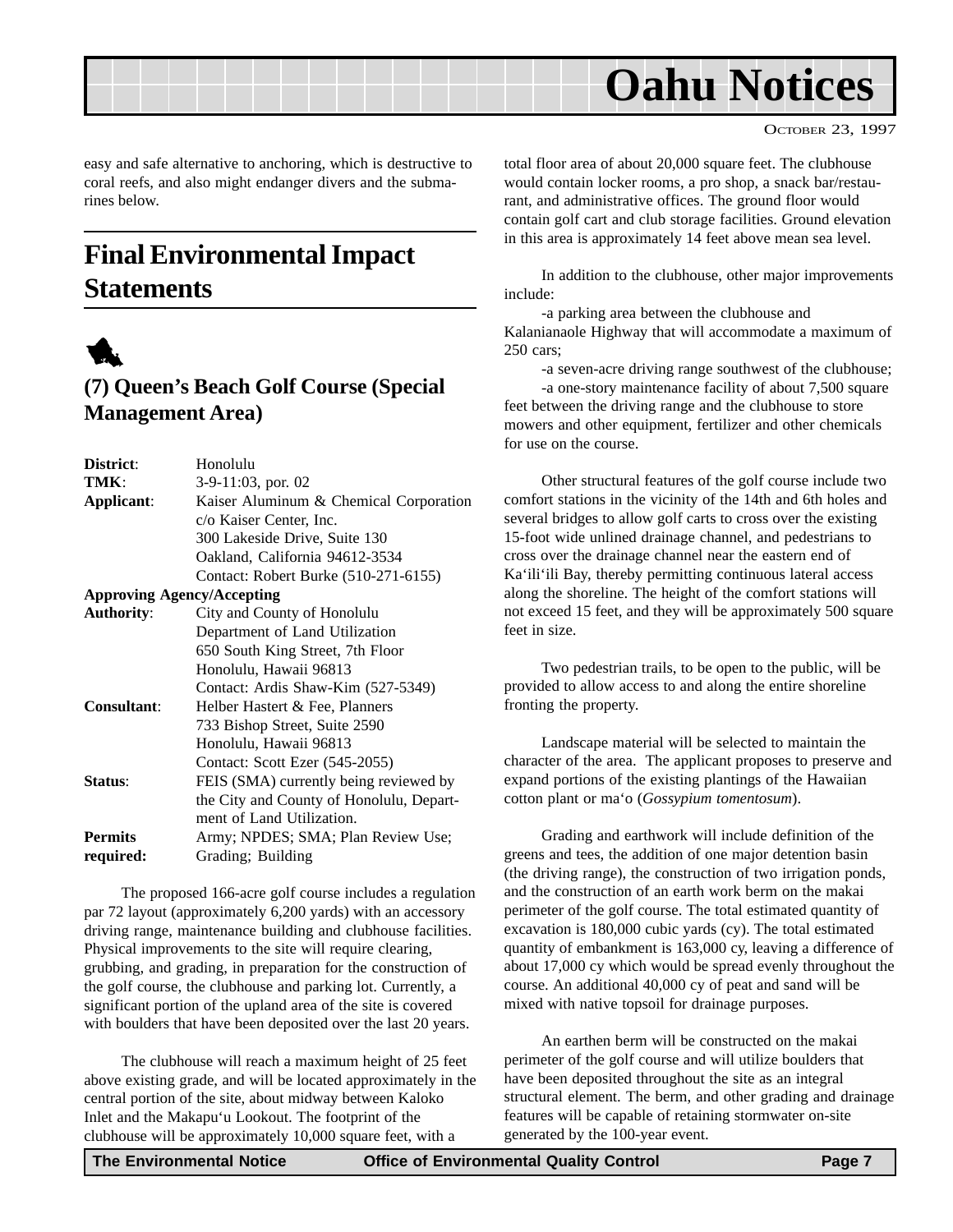# <span id="page-7-0"></span>**Oahu Notices**

OCTOBER 23, 1997

# **National Environmental Policy Act (NEPA)**



## **(8) Honolulu TRACON Expansion and CERAP Relocation/Diamond Head Restoration (Environmental Assessment)**

| District:   | Honolulu                             |
|-------------|--------------------------------------|
| TMK:        |                                      |
| Applicant:  | Federal Aviation Administration      |
|             | Western Pacific Region               |
|             | 15000 Aviation Boulevard             |
|             | Hawthorne, California 90261          |
|             | Contact: Bill Jay (310-725-7625)     |
| Consultant: | Sverdrup Environmental               |
|             | 675 Anton Boulevard, Suite 400       |
|             | Costa Mesa, California 92626         |
|             | Contact: Dr. Khalique Khan (714-549- |
|             | 5(150)                               |
|             |                                      |

#### **Public Comment**

**Deadline**: November 14, 1997

The Honolulu Combined Center Radar Approach Control (CERAP), is located in the Diamond Head Crater, Oahu, Hawaii. The Honolulu CERAP controls all the en route air traffic in the Hawaiian Islands, except for air traffic in the military warning areas which the military controls. Air traffic in the airport areas are controlled by the Terminal Radar Approach Control Facilities (TRACON) and the Air Traffic Control Tower (ATCT), which are normally located at the airports.

The equipment in the Honolulu CERAP is a mixture of varying technological generations and types. In 1981, the FAA charted a comprehensive National Airspace System (NAS) Program for modernizing and improving air traffic control and airway facilities services through the year 2000. As part of this plan, the Honolulu CERAP was designated to be upgraded. New computer hardware and software are required to enhance safety, increase productivity, and permit the integration of a number of functions now performed separately. In order to provide an uninterrupted transition from the old to the new systems, it is necessary that the old systems remain operating until the replacement systems are installed, placed in parallel operation, and determined to operate satisfactorily. The need to increase the reliability of

the power and air conditioning systems requires more space for the backup systems. In order to accommodate the advanced communication systems, operational positions, training personnel, and additional administrative space, the existing facility in Diamond Head either needs to be expanded or relocated into a larger facility.

Since expansion of its facility at Diamond Head is restricted, the FAA must relocate its CERAP operations elsewhere on the island of Oahu. Continuation of the existing CERAP operations without expansion and upgrading could impair the ability of the FAA to meet the existing and future demands of its mission of ensuring air safety to its full extent.

Therefore, the FAA is planning to relocate existing CERAP from Diamond Head Crater to Honolulu International Airport at Hickam Air Force Base (AFB). This will be accomplished by expanding the existing TRACON on the Hickam AFB to accommodate the CERAP. The existing CERAP site in Diamond Head would be demolished, regraded and the site restored to natural conditions. The restoration would be per the requirements of the Division of State parks, Department of Land and Natural Resources (DLNR), State of Hawaii. FAA plans to restore the site back to the conditions that existed prior to the construction of the CERAP.

An Environmental Assessment (EA) has been prepared to evaluate the environmental impacts of the TRACON expansion and the CERAP relocation followed by Diamond Head restoration.

# **Previously Published Projects Pending Public Comments**

#### **Draft Environmental Assessments**

#### 1 **Palehua Terrace**

| Applicant:                        | Finance Realty, Ltd.                 |  |
|-----------------------------------|--------------------------------------|--|
|                                   | 1164 Bishop Street, Suite 1100       |  |
|                                   | Honolulu, Hawaii 96813               |  |
|                                   | Contact: Howard Murai (548-5175)     |  |
| <b>Approving Agency/Accepting</b> |                                      |  |
| <b>Authority:</b>                 | Rental Housing Trust Fund Commission |  |
|                                   | 677 Oueen Street, Suite 300          |  |
|                                   | Honolulu, Hawaii 96813               |  |
|                                   | Contact: Ms. Kwan Low (587-0797)     |  |
| <b>Public Comment</b>             |                                      |  |
| <b>Deadline:</b>                  | November 7, 1997                     |  |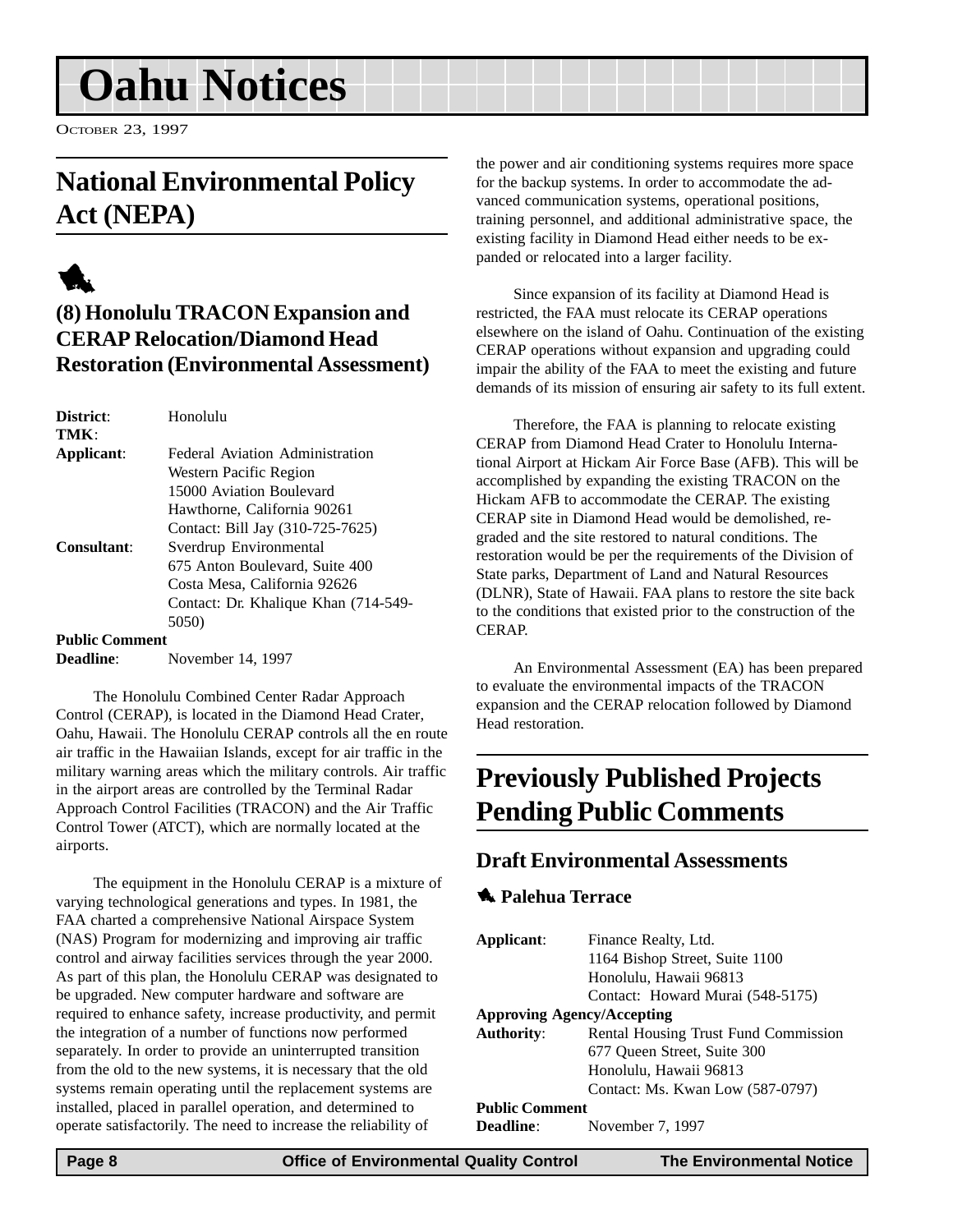# **Maui Notices**

OCTOBER 23, 1997

<span id="page-8-0"></span>

proposed the roadway realignment in order to create a 90 degree intersection with Waiale Road and a new roadway linking with the Maui Lani Project.

Business/Commercial use on the site is anticipated to complement the Kehalani community, portions of which are under construction. Kehalani contains approximately 547 acres bounded generally by Wailuku Heights to the west, existing Wailuku Town to the north, Waiale Road to the east, and Kuakahi Drive, the future Kuikahi Drive Extension, and the subject parcel to the south. The project district contains a mix of land uses including residential, village mixed use, and park/open space.

Immediately adjacent to the subject property, commercial uses are proposed as part of Kehalani. While specific commercial uses for the subject property have not been defined, the property is proposed to be developed in accordance with market demand. Development is anticipated to be compatible with the adjacent project district and other surrounding uses.



### **(2) Kuihelani Highway Widening**

| District: | Wailuku               |
|-----------|-----------------------|
| TMK:      | $3-8-05$ and $3-8-06$ |

Wailuku, Hawaii 96793

305 High Street, Suite 104 Wailuku, Hawaii 96793

**Status**: DEA First Notice pending public comment.

**required:** Reclassification to Urban District; Commu-

The proposed project involves the redesignation of a 1.922 acre remnant parcel created by the proposed realignment of the Kuikahi Drive Extension's east-west connector to Honoapiilani Highway. The Wailuku-Kahului Community Plan includes the subject property as a portion of Wailuku Project District 3, now identified as the master planned community "Kehalani." Subsequent to the Community Plan designation, the applicant proposed to extend Kuikahi Drive in a curvilinear manner to link with Waiale Road. The

Kuikahi Drive Extension formed the boundaries of the Project District zoning designation which excluded the subject property. After zoning had been granted, the County of Maui

**Consultant**: Munekiyo & Arakawa, Inc.

**Deadline**: November 24, 1997

**Public Comment**

**Permits**

Contact: Clayton Yoshida (243-7735)

Contact: Milton Arakawa (244-2015)

Address comments to the applicant with copies to the approving agency or accepting authority, the consultant and OEQC.

nity Plan amendment; zoning change.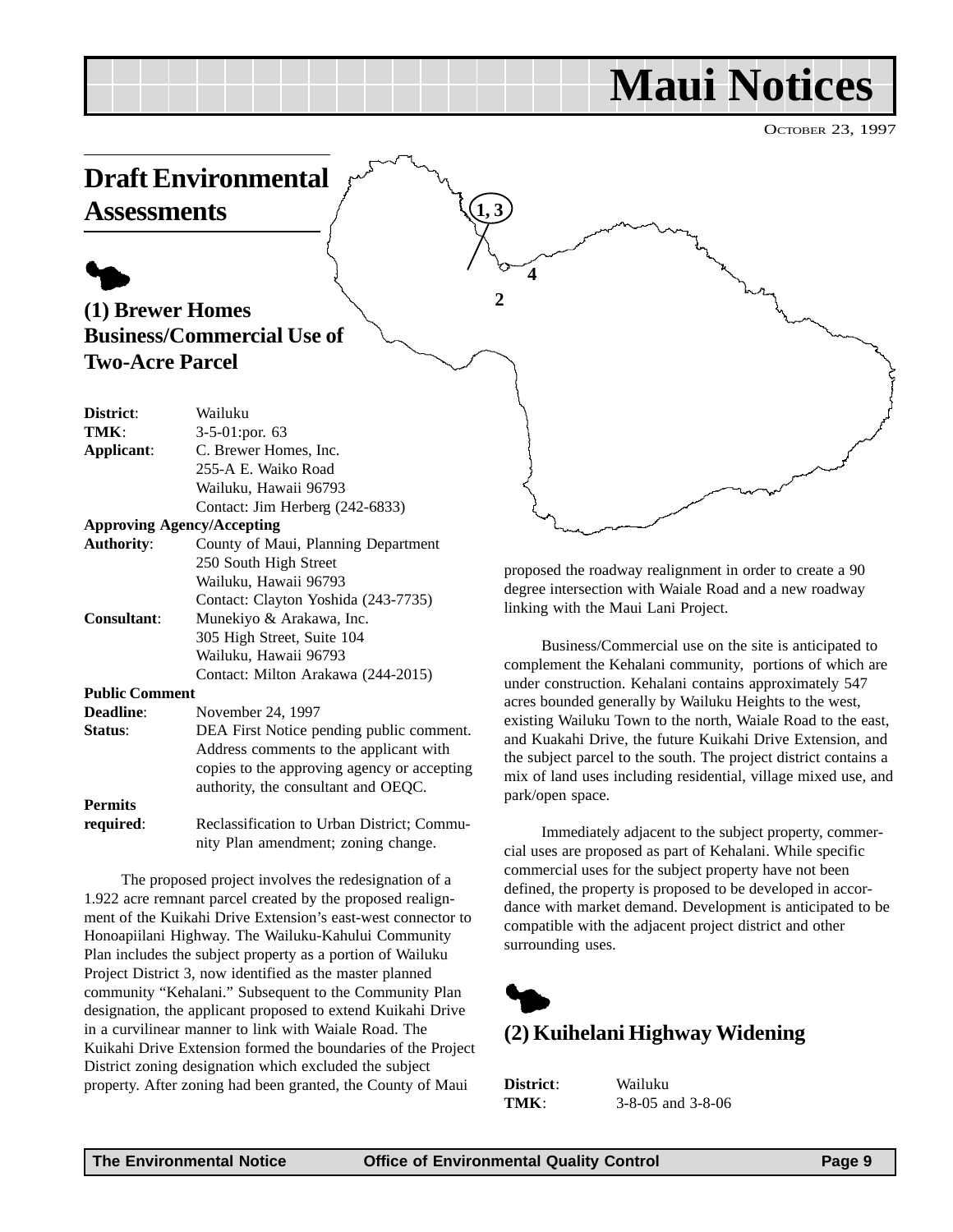# <span id="page-9-0"></span>**Maui Notices**

#### OCTOBER 23, 1997

| Applicant:                        | Department of Transportation, Highways       |
|-----------------------------------|----------------------------------------------|
|                                   | Division                                     |
|                                   | 600 Kapiolani Boulevard, Room 304            |
|                                   | Honolulu, Hawaii 96813                       |
|                                   | Contact: Kenneth Au (587-1843)               |
| <b>Approving Agency/Accepting</b> |                                              |
| <b>Authority:</b>                 | Department of Transportation, Highways       |
|                                   | Division                                     |
|                                   | 600 Kapiolani Boulevard, Room 304            |
|                                   | Honolulu, Hawaii 96813                       |
|                                   | Contact: Kenneth Au (587-1843)               |
| Consultant:                       | M & E Pacific, Inc.                          |
|                                   | 1001 Bishop Street                           |
|                                   | Pauahi Tower, Suite 500                      |
|                                   | Honolulu, Hawaii 96813                       |
|                                   | Contact: Dail Rhee (521-3051)                |
| <b>Public Comment</b>             |                                              |
| Deadline:                         | November 24, 1997                            |
| Status:                           | DEA First Notice pending public comment.     |
|                                   | Address comments to the applicant with       |
|                                   | copies to the consultant and OEQC.           |
| <b>Permits</b>                    |                                              |
| required:                         | State Water Quality Certification; In-Stream |
|                                   | Channel Alterations and Diversion Work       |
|                                   | Permit; Land Use Codes Permits; Depart-      |
|                                   | ment of Army Permit                          |

The proposed action is to widen Kuihelani Highway from its existing two lanes to a four-lane divided highway from Honoapiilani Highway to Puunene Avenue, a distance of approximately 5.2 miles. Kuihelani Highway was originally planned and designed in 1969 as a four-lane highway - the proposed widening is the final phase of this planned improvement. Two new lanes will be constructed within the existing right-of-way to create two southbound lanes. The existing two lanes will become the two northbound lanes of the highway. Existing stream crossings will be widened or duplicated. Temporary traffic inconveniences will occur as a result of construction activities. Upon completion, traffic safety and operation will improve significantly.

The objective of the widening is to meet current and future traffic demand of the Wailuku region of the Island of Maui. The Kuihelani Highway is a main State highway linking the Kahului Airport area to Honoapiilani Highway which leads to the tourist destinations at Lahaina and Kaanapali. The rapid growth of the resort area along Lahaina District has resulted in a significant increase of vehicular traffic using the existing highway. Planned residential, commercial, and resort developments will further add to the existing highway traffic volume.

# **Notice of Withdrawal**



#### **Rasmussen Seawall**

The Maui Planning Department has withdrawn the draft EA for the Rasmussen Seawall in Paia, Maui, published July 23, 1995 in *The Environmental Notice*. The applicant submitted a revised draft EA, which was published September 23, 1997.

# **Final Environmental Assessments/Findings of No Significant Impacts (FONSI)**



#### **(3) Hale O Mana'o Lana Hou, Phase II**

| District:                         | Wailuku                                |  |
|-----------------------------------|----------------------------------------|--|
| TMK:                              | $3-8-46$ : portion of 18               |  |
| Applicant:                        | County of Maui                         |  |
|                                   | Department of Housing & Human Concerns |  |
|                                   | 200 South High Street                  |  |
|                                   | Wailuku, Hawaii 96793                  |  |
|                                   | Contact: Stephanie Aveiro (243-7805)   |  |
| <b>Approving Agency/Accepting</b> |                                        |  |
| <b>Authority:</b>                 | County of Maui                         |  |
|                                   | Department of Housing & Human Concerns |  |
|                                   | 200 South High Street                  |  |
|                                   | Wailuku, Hawaii 96793                  |  |
|                                   | Contact: Stephanie Aveiro (243-7805)   |  |
| <b>Consultant:</b>                | Chris Hart & Partners                  |  |
|                                   | 1955 Main Street, Suite 200            |  |
|                                   | Wailuku, Hawaii 96793                  |  |
|                                   | Contact: John Min (242-1955)           |  |
| <b>Public Challenge</b>           |                                        |  |
| Deadline:                         | November 24, 1997                      |  |
| Status:                           | FEA/FONSI issued, project may proceed. |  |
| <b>Permits</b>                    | Special use; on-site parking; HRS 201E |  |
| required:                         | ap.; building; water application; park |  |
|                                   | dedication; setback requirements       |  |
|                                   |                                        |  |

The County of Maui is proposing the expansion of an existing 11-unit housing project, Hale O Mana'o Lana Hou,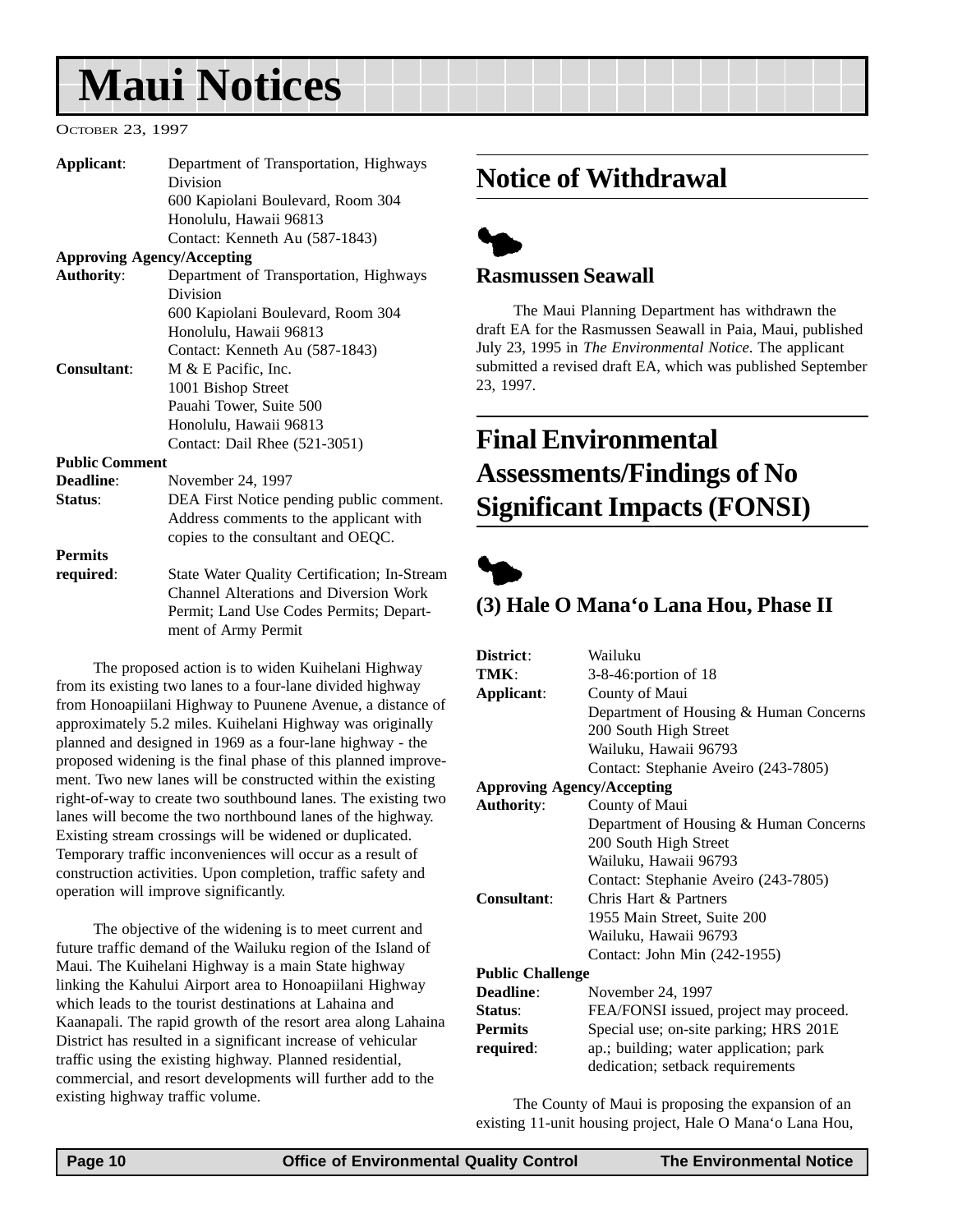<span id="page-10-0"></span>

situated adjacent to the Maui Memorial Hospital and Hui Malama Learning Center along Mahalani Drive, Wailuku, island of Maui. The subject property is owned by the County of Maui. The existing Phase I housing project, which occupies a portion of a 3.153 acre parcel, was developed in 1984 by Lokahi Pacific, a non-profit corporation, to provide independent living facilities for persons who are chronically mentally ill.

The proposed 16-unit expansion will be located within a 1.67 acre portion of the subject parcel that was cleared and graded during previous construction in the area. The project site is relatively level and maintained primarily with lawn grass, monkey pod trees and other exotic plant species and shrubery.

The proposed Phase II project will also be developed and managed by Lokahi Pacific and provide independent living facilities for persons with disabilities, including the chronically mentally ill, physically and developmentally disabled, and persons afflicted with the HIV/AIDS virus. Currently, there is a serious shortage of such non-institutional housing with appropriate social services in a safe and supportive setting.

The proposed project will consist of two 2-story buildings, a laundry building, 16 paved parking stalls, landscape planting, and related improvements. Each unit will consist of one bedroom, a kitchen, bathroom and living room and comprise 538 sq. ft. of floor space.

This housing project is targeted for the income group making 50% and below of the median income for the County of Maui. Estimated monthly rents, including utilities, will be in the \$450 to \$550 range.

# **Final Environmental Impact Statements**



### **(4) Kahului Airport Improvements**

**District**: Wailuku

**TMK**: 3-8-01 and 3-8-79

| Applicant:                        | Department of Transportation, Airports      |
|-----------------------------------|---------------------------------------------|
|                                   | Division                                    |
|                                   | 400 Rodgers Boulevard, Suite 700            |
|                                   | Honolulu, Hawaii 96819-1880                 |
|                                   | Contact: Jerry Matsuda (838-8600)           |
| <b>Approving Agency/Accepting</b> |                                             |
| <b>Authority:</b>                 | Governor, State of Hawaii                   |
|                                   | c/o Office of Environmental Quality Control |
|                                   | 235 South Beretania Street, Suite 702       |
|                                   | Honolulu, Hawaii 96813                      |
|                                   | and                                         |
|                                   | Federal Aviation Administration (FAA)       |
|                                   | 800 Independence Avenue, SW                 |
|                                   | Washington, D.C. 20591                      |
|                                   | Contact: FAA Assistant Administrator        |
|                                   | ARP-1 (202-267-8938)                        |
| <b>Consultant:</b>                | Edward K. Noda and Associates, Inc.         |
|                                   | 615 Piikoi Street, Suite 300                |
|                                   | Honolulu, Hawaii 96814                      |
|                                   | Contact: Brian Ishii (591-8553 ext. 203)    |
| Status:                           | FEIS currently being reviewed by the Office |
|                                   | of Environmental Quality Control.           |
| <b>Permits</b>                    | SMA; Community Plan Amendment; State        |
| required:                         | Land Use Boundary Amendment, CZM            |
|                                   | Consistency; Water Quality Certification;   |
|                                   | <b>NPDES Permit; Historic Sites Review</b>  |

The State of Hawaii, Department of Transportation, Airports Division (DOT-A), in cooperation with the Federal Aviation Administration (FAA) are proposing improvements at Kahului Airport.

The proposed improvements at Kahului Airport include:

1. Extending and strengthening Runway 2-20;

2. Relocation of the Instrument Landing System (ILS)

and Approach Lighting System (ALS) on Runway 2;

- 3. Land acquisition;
- 4. New Airport Access Roadway;

5. Commercial and general aviation facilities such as aircraft parking aprons, taxiways, navigational aids, etc.;

- 6. Jet blast protection;
- 7. Interim helicopter facility;
- 8. Bulk fuel storage facility;

9. Other development items recommended in the June 1993 Master Plan, including long-range projects such as a parallel runway; and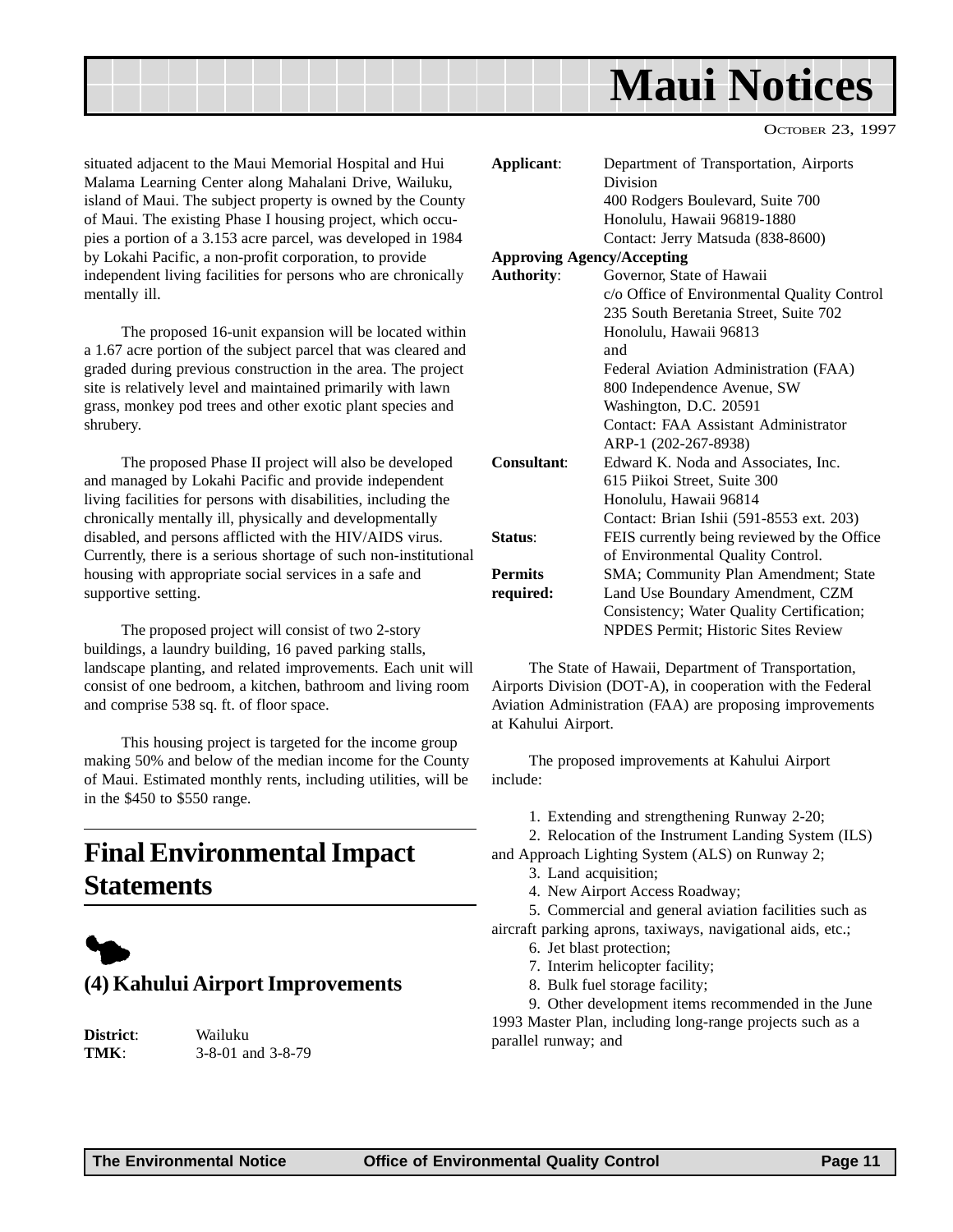# <span id="page-11-0"></span>**Maui Notices**

OCTOBER 23, 1997

10. Potential long range projects not currently planned in the Master Plan or shown on the Airport Layout Plan including:

A. Construct Phase II of the passenger terminal building;

B. International flight operations and facilities; and

C. Long term helicopter facility.

Alternatives include: various runway lengths, different airport layouts and configurations, relocation of general aviation and helicopter operations, the proposed project, the no-action alternative, alternatives to the intersection/interchange of the Airport Access Road, and alternate surface transportation modes.

Potential significant adverse impacts were identified in: air quality; noise; archaeological, cultural resources and historical features; socio-economic; and on surface transportation. In addition, the impacts on water quality, water supply, health care facilities, and alien species, with or without the airport improvements, are considered potentially significant adverse cumulative impacts. Potential positive (beneficial) impacts are listed in the categories of air quality, recreation, surface transportation, and airfield safety.

# **Previously Published Projects Pending Public Comments**

## **Draft Environmental Assessments**

#### $\blacktriangleright$  **Keanae Well No. 2**

**Applicant**: County of Maui Department of Water Supply P.O. Box 1109 Wailuku, Hawaii 96793-7109 Contact: David Craddick (243-7186) **Approving Agency/Accepting**

**Authority**: Same as above. **Public Comment Deadline**: November 7, 1997

#### **<sup>5</sup> Maui Big Brothers/Big Sisters Mentoring Center**

**Applicant**: Big Brothers/Big Sisters of Maui

|                                   | 47 Kaahumanu Avenue                  |
|-----------------------------------|--------------------------------------|
|                                   | Kahului, Hawaii 96732                |
|                                   | Contact: Michael Wright (877-6577)   |
| <b>Approving Agency/Accepting</b> |                                      |
| <b>Authority:</b>                 | County of Maui                       |
|                                   | Department of Housing and Human      |
|                                   | Concerns                             |
|                                   | 200 South High Street                |
|                                   | Wailuku, Hawaii 96793                |
|                                   | Contact: Stephanie Aveiro (243-7805) |
| <b>Public Comment</b>             |                                      |
| Deadline:                         | November 7, 1997                     |

#### 3 **War Memorial Little League Restrooms and Fire Protection System Improvements**

| Applicant:            | County of Maui                     |
|-----------------------|------------------------------------|
|                       | Department of Parks and Recreation |
|                       | 1580C Kaahumanu Avenue             |
|                       | Wailuku, Hawaii 96793              |
|                       | Contact: Gerald Unabia (243-7981)  |
|                       | <b>Approving Agency/Accepting</b>  |
|                       | <b>Authority:</b> Same as above.   |
| <b>Public Comment</b> |                                    |
| <b>Deadline</b> :     | November 7, 1997                   |
|                       |                                    |

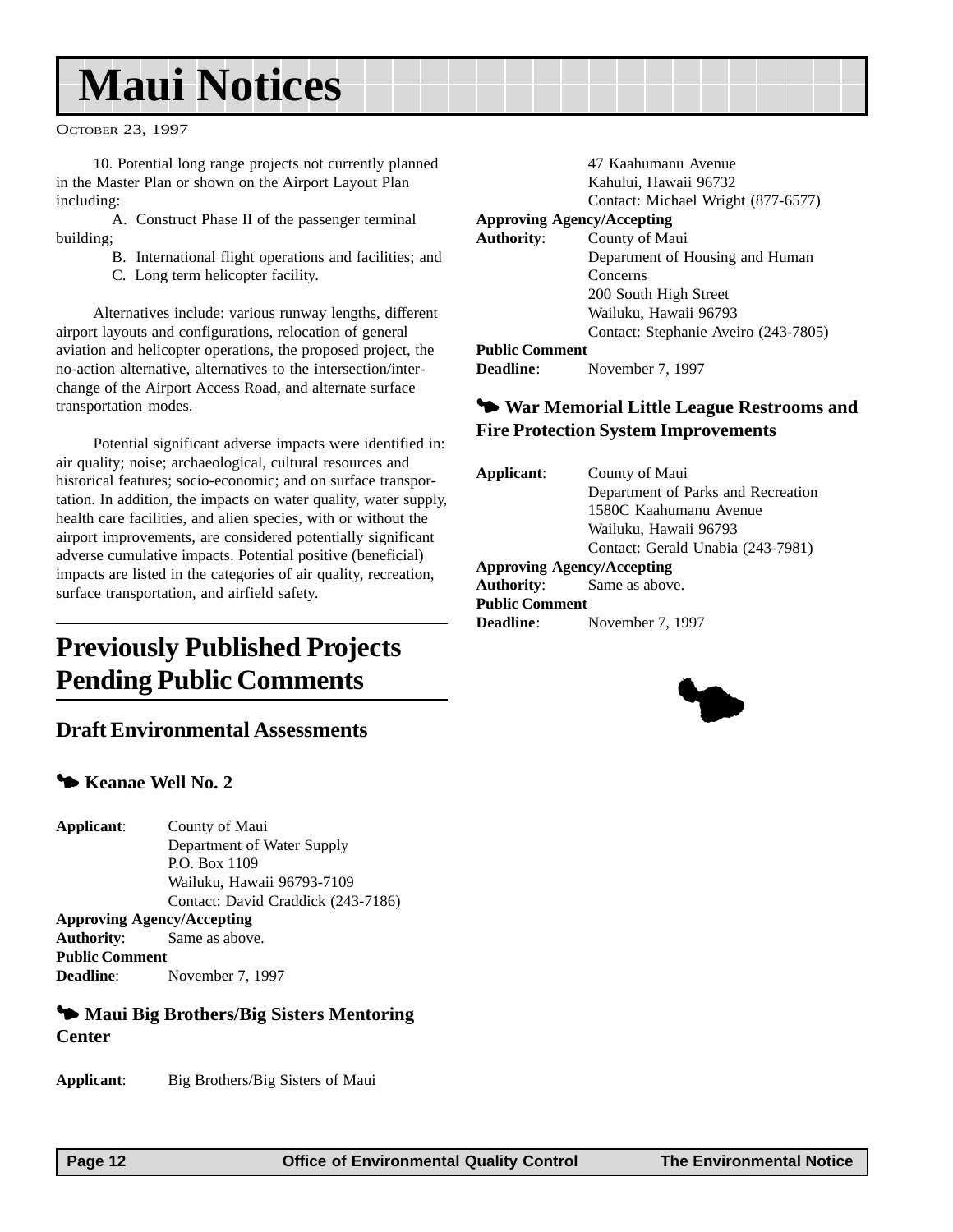# **Molokai and Lanai Notices**

<span id="page-12-0"></span>

# **Final EAs/Findings of No Significant Impacts (FONSI)**



### **(1) Kalae Houselots II**

| District:               | Molokai                                   |  |  |  |
|-------------------------|-------------------------------------------|--|--|--|
| TMK:                    | 5-2-014:053                               |  |  |  |
| Applicant:              | Pacific Rim Land, Inc.                    |  |  |  |
|                         | P.O. Box 220                              |  |  |  |
|                         | Kihei, Hawaii 96753                       |  |  |  |
|                         | Contact: J. Stephen Goodfellow (874-5263) |  |  |  |
|                         | <b>Approving Agency/Accepting</b>         |  |  |  |
| <b>Authority:</b>       | County of Maui, Planning Department       |  |  |  |
|                         | 250 South High Street                     |  |  |  |
|                         | Wailuku, Hawaii 96793                     |  |  |  |
|                         | Contact: Clayton Yoshida (243-7735)       |  |  |  |
| <b>Public Challenge</b> |                                           |  |  |  |
| Deadline:               | November 24, 1997                         |  |  |  |
| Status:                 | FEA/FONSI issued, project may proceed.    |  |  |  |
| <b>Permits</b>          |                                           |  |  |  |
| required:               | Community Plan amendment; zoning          |  |  |  |
|                         |                                           |  |  |  |

The project site is located in Kalae on the island of Molokai, State of Hawaii. It is situated on the westerly side of Kalama Road adjacent to Kalae Houselots Unit I, approximately one eighth of a mile northwest of the Kalae Highway and Kalama Road Intersection.The project site encompasses an area of approximately 7.0 acres.

The proposed ultimate development plan for Kalae Houselots II project calls for the development of the project site into a single-family residential subdivision consisting of twenty-four (24) houselots with a minimum lot size of 10,000 square feet. Ultimate infra structural improvements include: roadway improvements consisting of concrete rolled curbs and asphalt paving; utility improvements consisting of underground drainage and water distribution systems and combination overhead/underground electrical and telephone distribution systems.

**Draft Environmental Assessments**

# $\bullet$ **(1) Lanai Elderly Housing Congregate Facility**

OCTOBER 23, 1997

**1**

| District:                         | Lanai                                    |  |  |  |
|-----------------------------------|------------------------------------------|--|--|--|
| TMK:                              | $4 - 9 - 04:50$                          |  |  |  |
| Applicant:                        | County of Maui CDBG Office               |  |  |  |
|                                   | 200 South High Street                    |  |  |  |
|                                   | Wailuku, Hawaii 96793                    |  |  |  |
|                                   | Contact: Lee Dodson (243-7213)           |  |  |  |
| <b>Approving Agency/Accepting</b> |                                          |  |  |  |
| Authority:                        | Same                                     |  |  |  |
| <b>Public Comment</b>             |                                          |  |  |  |
| Deadline:                         | November 24, 1997                        |  |  |  |
| Status:                           | DEA First Notice pending public comment. |  |  |  |
|                                   | Address comments to the applicant with   |  |  |  |
|                                   | copies to OEOC.                          |  |  |  |
| <b>Permits</b>                    |                                          |  |  |  |
| required:                         | Sec. 201E-210, HRS                       |  |  |  |

Hale Mahaolu, a Maui based not-for-profit corporation, proposes to construct an expansion to the LANAI ELDERLY HOUSING CONGREGATE FACILITY. The expansion will provide a 3,072 square foot facility for senior citizen programs, meetings and activities. The expanded facility will be available for use by the general senior population of Lanai, in addition to the residents of the Lanai Elderly Housing Project.

Approximately \$2.5 million from the USDA's Rural Development Program will develop a 24-unit rental housing project and 1,056 square foot congregate facility for Lanai's elderly. The County proposes an additional \$250,000 of CDBG funds to expand the congregate facility to provide an area to accommodate a wider range of activities for seniors both from the housing complex and the community.

The proposed facility will consist of a single story, plantation architectural design, 3,072 square foot, wood frame structure on a concrete slab. The building will include kitchen facilities, a large community meeting room, restrooms, laundry room, office space for senior service agencies and covered lanai area. Approximately 13 parking stalls will be provided on-site for the facility. The project is located in Lanai City, on property owned by Lanai Company and leased to Hale Mahaolu for a term of at least 75 years.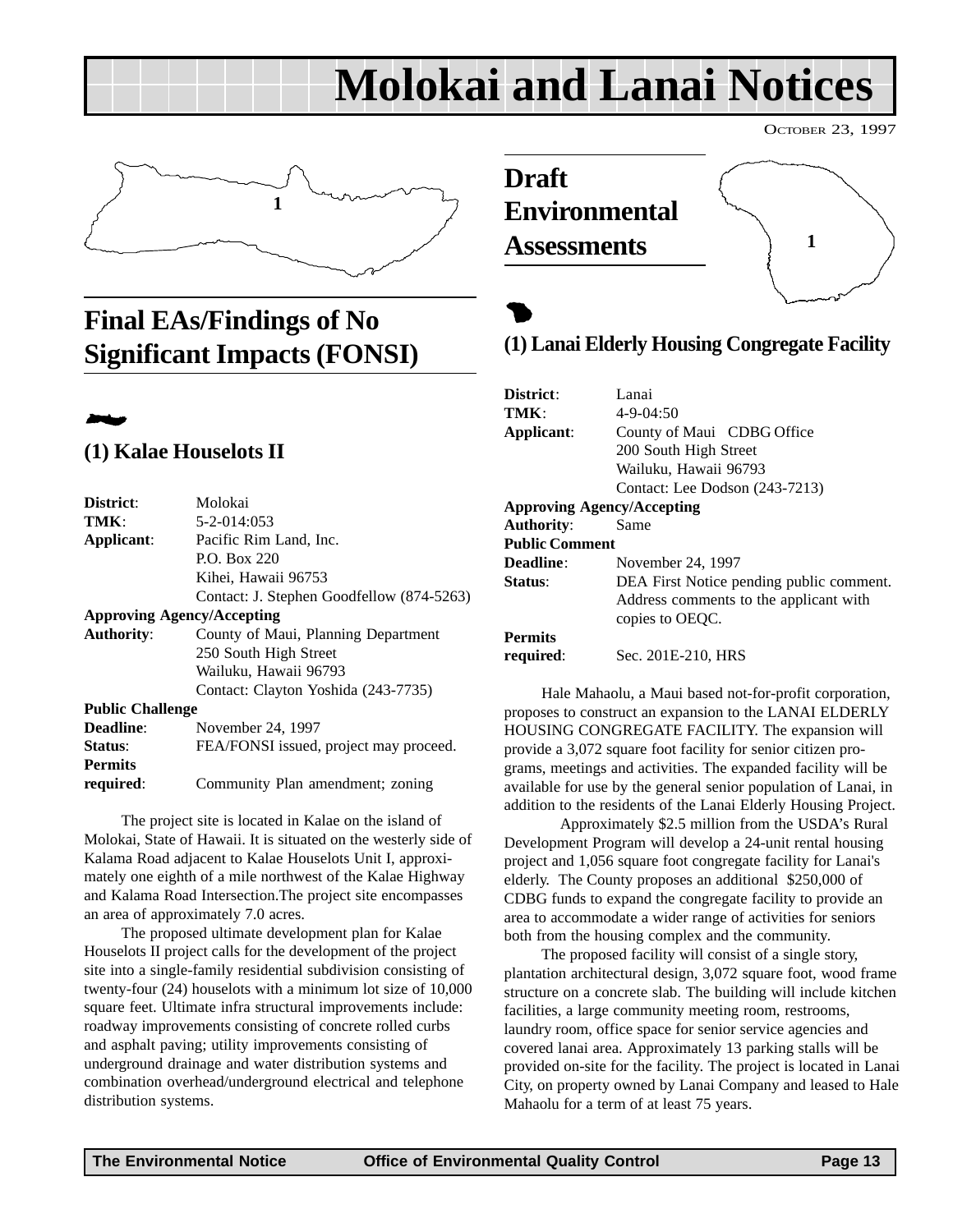# <span id="page-13-0"></span>**Hawaii Notices**

OCTOBER 23, 1997

# **Draft Environmental Assessments**

# $\blacktriangleright$ **(1) Dungate Single Family Residence**

| District:  | South Kona                            |
|------------|---------------------------------------|
| TMK:       | $8 - 7 - 19:32$                       |
| Applicant: | Peter C. and Harold V. Dungate        |
|            | c/o Steven Lim, Attorney at Law (935- |
|            | 6644)                                 |
|            | P.O. Box 686                          |
|            | Hilo, Hawaii 96720                    |
|            |                                       |

#### **Approving Agency/Accepting**

| <b>Authority:</b>                                | Department of Land and Natural Resources |
|--------------------------------------------------|------------------------------------------|
|                                                  | Land Division                            |
|                                                  | P.O. Box 621                             |
|                                                  | Honolulu, Hawaii 96809                   |
|                                                  | Contact: Lauren Tanaka (587-0385)        |
| <b>Consultant:</b>                               | Steven Lim, Attorney at Law (935-6644)   |
|                                                  | P.O. Box 686                             |
|                                                  | Hilo, Hawaii 96720                       |
| $\mathbf{D}$ . LEA $\mathbf{C}$ and $\mathbf{C}$ |                                          |

#### **Public Comment**

**Deadline**: November 24, 1997 **Status:** DEA First Notice pending public comment. Address comments to the applicant with copies to the approving agency or accepting authority and OEQC.

The proposed residence will be a one-story dwelling with a lanai and connecting walkway, and a garage/water catchment storage area. A landscaping plan for the 12,091 square feet of oceanfront property is also proposed for implementation. The property is located in Kona Paradise Subdivision on the mauka side of Ili-Ili Beach.

# **Notice of Withdrawal**

**3**



**1**

**2**

## **Papaya Quarantine Program Demonstration Project**

The Hawaii County Planning Department of Research and Development has withdrawn the draft EA for the Demonstration Papaya Quarantine Program, published October 8, 1997 in *The Environmental Notice*. This project has been determined exempt.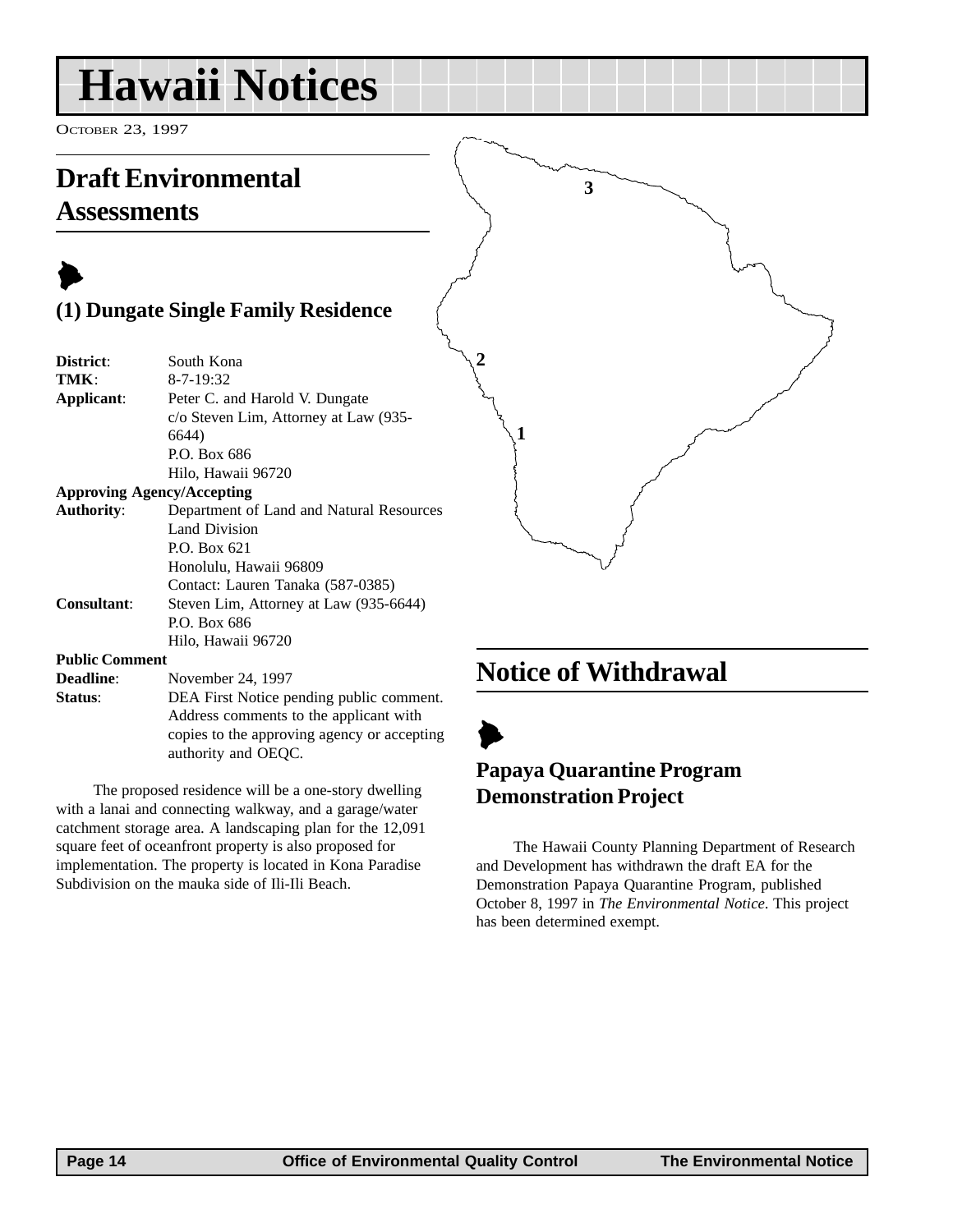# **Hawaii Notices**

OCTOBER 23, 1997

# <span id="page-14-0"></span>**Final Environmental Assessments/Findings of No Significant Impacts (FONSI)**

# $\blacktriangleright$

## **(2) Magic Sands Beach Park Expansion**

| District:                         | North Kona                                |  |  |  |
|-----------------------------------|-------------------------------------------|--|--|--|
| TMK:                              | 7-7-08:106; 7-7-08:portion of Old Govern- |  |  |  |
|                                   | ment Kailua-Keauhou Beach Road; 7-7-      |  |  |  |
|                                   | 10:36                                     |  |  |  |
| Applicant:                        | County of Hawaii                          |  |  |  |
|                                   | Department of Parks and Recreation        |  |  |  |
|                                   | 25 Aupuni Street                          |  |  |  |
|                                   | Hilo, Hawaii 96720                        |  |  |  |
|                                   | Contact: Glenn Miyao (961-8311)           |  |  |  |
| <b>Approving Agency/Accepting</b> |                                           |  |  |  |
| <b>Authority:</b>                 | County of Hawaii                          |  |  |  |
|                                   | Department of Parks and Recreation        |  |  |  |
|                                   | 25 Aupuni Street                          |  |  |  |
|                                   | Hilo, Hawaii 96720                        |  |  |  |
|                                   | Contact: Glenn Miyao (961-8311)           |  |  |  |
| Consultant:                       | Roy R. Takemoto Land Use Consultant       |  |  |  |
|                                   | P.O. Box 10217                            |  |  |  |
|                                   | Hilo, Hawaii 96721                        |  |  |  |
|                                   | Contact: Roy Takemoto (959-0189)          |  |  |  |
| <b>Public Challenge</b>           |                                           |  |  |  |
| Deadline:                         | November 24, 1997                         |  |  |  |
| Status:                           | FEA/FONSI issued, project may proceed.    |  |  |  |
| <b>Permits</b>                    |                                           |  |  |  |
| required:                         | Underground Injection Control; Grading;   |  |  |  |
|                                   | <b>SMA</b>                                |  |  |  |

The County of Hawaii Department of Parks and Recreation proposes to expand the popular Magic Sands Beach Park through the transfer of State lands to the County for park purposes and the construction of a 25-stall parking lot on recently acquired County land. The State lands portion, consisting of approximately 0.78 acres, is part of the existing beach park. Transfer of this land to the County would clarify jurisdictional responsibilities and ensure continued use of this area for public recreation. The site for the new parking lot, consisting of approximately 1.485-acre, is adjacent to the existing beach park. This site is currently vacant. To avoid or mitigate potential impacts, the County will cooperate with the community to restore historic sites, locate the parking lot

outside of the coastal high hazard area, and schedule construction to the extent possible during the off-peak season for the Hawaiian Hoary Bat which has been sighted in the vicinity. Preservation Area boundaries to be approved by the State Historic Preservation Division will be established to protect the historic sites in accordance with a Preservation Plan prepared for this project. The project conforms to the County General Plan and zoning.

# **Final Environmental Impact Statements**



## **(3) Waimea-Paauilo Watershed**

| Hamakua/South Kohala                         |  |  |
|----------------------------------------------|--|--|
| 4-4-var, 4-6-var, 4-7-var, 4-9-var, 6-3-var, |  |  |
| 6-4-var, 6-5-var, 6-6-var, 6-7-var           |  |  |
| Department of Agriculture                    |  |  |
| P.O. Box 22159                               |  |  |
| Honolulu, Hawaii 96823-2159                  |  |  |
| Contact: Paul Matsuo (973-9473)              |  |  |
|                                              |  |  |
| Governor, State of Hawaii                    |  |  |
| c/o Office of Environmental Quality Control  |  |  |
| 235 South Beretania Street, Suite 702        |  |  |
| Honolulu, Hawaii 96813                       |  |  |
| <b>USDA Natural Resources Conservation</b>   |  |  |
| Service                                      |  |  |
| P.O. Box 50004                               |  |  |
| Honolulu, Hawaii 96850                       |  |  |
| Contact: Kenneth Kaneshiro (542-2600)        |  |  |
| FEIS currently being reviewed by the Office  |  |  |
| of Environmental Quality Control.            |  |  |
| CDUA Permit; Army Permit; Dam Con-           |  |  |
| struction Permit; Grading Permit; Building   |  |  |
| Permit                                       |  |  |
|                                              |  |  |

The Waimea-Paauilo Watershed project will alleviate the agricultural water shortage problems caused by inadequate quantity and distribution of water for crop irrigation and livestock drinking water in the Waimea area on the island of Hawaii. This Watershed Plan and Environmental Impact Statement presents six alternative plans including a No Action Plan and five plans proposing structural improvements to the existing Waimea Irrigation System (WIS). The Selected Plan, Alternative 5 - Kauahi Reservoir, proposes the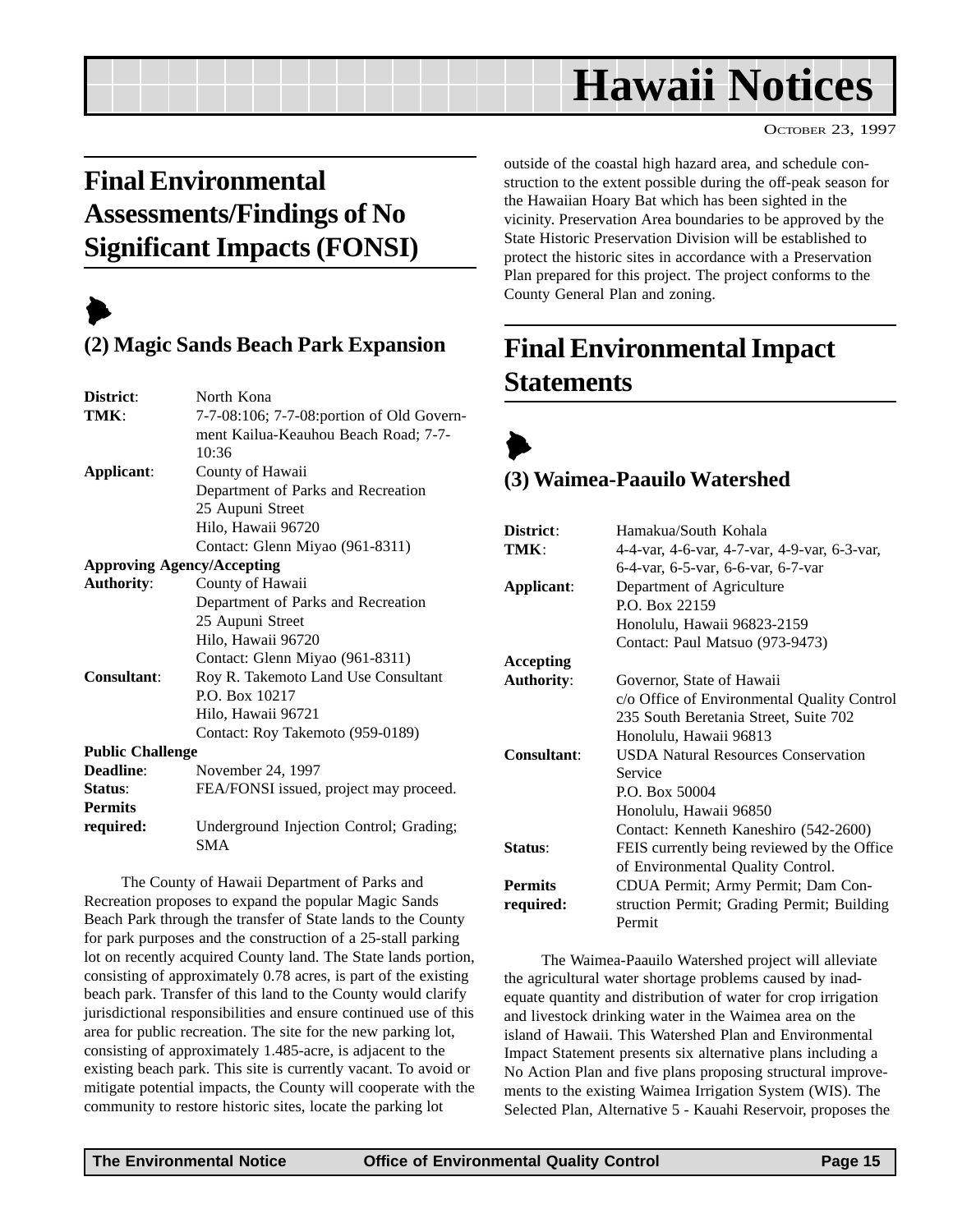# <span id="page-15-0"></span>**Hawaii Notices**

OCTOBER 23, 1997

installation of 1) a 131-million gallon reservoir; 2) a reservoir supply pipeline from the Upper Hamakua Ditch; 3) expansion of the WIS irrigation water distribution system; and 4) a livestock drinking water distribution system. The Selected Plan will benefit 167 farmers with 1,985 acres of cropland and 265 ranchers with 22,962 acres of grazing land. Many of the farmers and nearly all of the ranchers are of native Hawaiian ancestry. The total installation cost is estimated to be \$17,376,600. Average annual costs, including operation and maintenance costs, are estimated to be \$1,555,500. Total average annual benefits are estimated to be \$1,631,200. Project effects include conversion of 29 acres of grazing land to permanent reservoir site; increased noise levels, air quality degradation, and increased erosion potential during construction; visual impact of the 26-foot high dam and reservoir pool; potential damage to roads and property in the event of a sudden dam breach; pipeline crossings of wetland areas; and reduction of water overflow from the Upper Hamakua Ditch into Lalakea Stream. Mitigation measures are proposed in the FEIS.

# **Previously Published Projects Pending Public Comments**

#### **Final Environmental Impact Statements**

#### 6 **University of Hawaii at Hilo, University Park**

| Applicant:                        | Department of Accounting and General        |  |  |
|-----------------------------------|---------------------------------------------|--|--|
|                                   | <b>Services</b>                             |  |  |
|                                   | 1151 Punchbowl Street, Room 427             |  |  |
|                                   | Honolulu, Hawaii 96813                      |  |  |
|                                   | Contact: Gina Ichiyama (586-0474)           |  |  |
| <b>Approving Agency/Accepting</b> |                                             |  |  |
| <b>Authority:</b>                 | Governor, State of Hawaii                   |  |  |
|                                   | c/o Office of Environmental Quality Control |  |  |
|                                   | 235 South Beretania Street, Suite 702       |  |  |
|                                   | Honolulu, Hawaii 96813                      |  |  |
| Status:                           | FEIS currently being reviewed by the Office |  |  |
|                                   | of Environmental Quality Control.           |  |  |

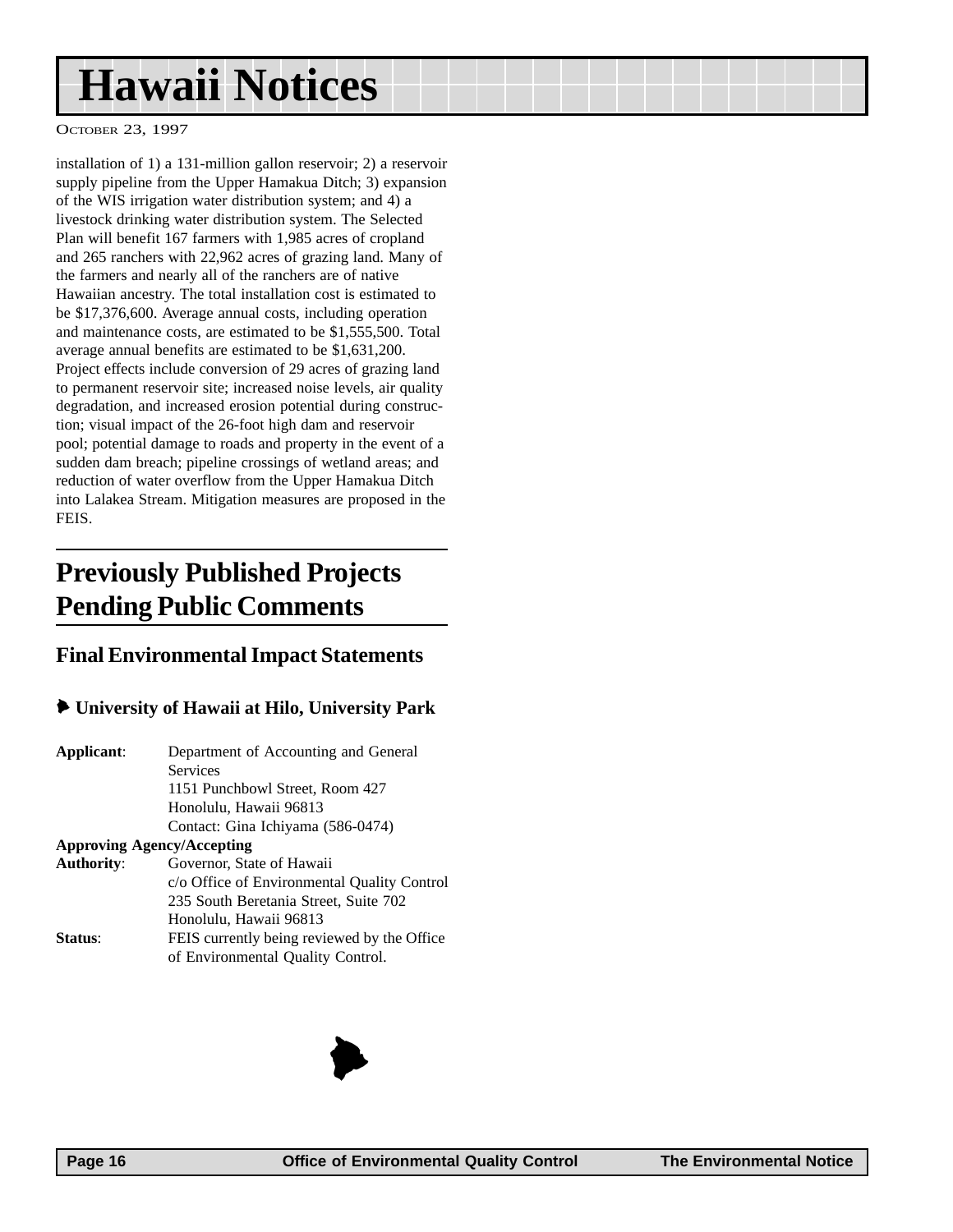# **Kauai Notices**

OCTOBER 23, 1997

# <span id="page-16-0"></span>**Draft Environmental Assessments**

# $\bullet$ **(1) Ceatech Hawaii Marine Shrimp Farm**

| District:             | Waimea                                                                         |  |  |
|-----------------------|--------------------------------------------------------------------------------|--|--|
| TMK:                  | 1-2-2:por. 1                                                                   |  |  |
| Applicant:            | <b>CEATECH USA</b>                                                             |  |  |
|                       | 7 Waterfront Plaza, #400                                                       |  |  |
|                       | 500 Ala Moana Boulevard                                                        |  |  |
|                       | Honolulu, Hawaii 96813                                                         |  |  |
|                       | Contact: Paul Bienfang (521-1801)                                              |  |  |
|                       | <b>Approving Agency/Accepting</b>                                              |  |  |
| <b>Authority:</b>     | County of Kauai                                                                |  |  |
|                       | Department of Land & Natural Resources                                         |  |  |
|                       | Kauai District Land Office                                                     |  |  |
|                       | 3060 Eiwa Street, Room 306                                                     |  |  |
|                       | Lihue, Hawaii 96766                                                            |  |  |
|                       | Contact: Michael Laureta (274-3491)                                            |  |  |
| <b>Consultant:</b>    | <b>Applied Planning Services</b>                                               |  |  |
|                       | P.O. Box 1724                                                                  |  |  |
|                       | Lihue, Hawaii 96766                                                            |  |  |
|                       | Contact: Roland Sagum (246-0399)                                               |  |  |
| <b>Public Comment</b> |                                                                                |  |  |
| Deadline:             | November 24, 1997                                                              |  |  |
| Status:               | DEA First Notice pending public comment.                                       |  |  |
|                       | Address comments to the applicant with                                         |  |  |
|                       | copies to the approving agency or accepting                                    |  |  |
|                       | authority, consultant and OEQC.                                                |  |  |
| <b>Permits</b>        |                                                                                |  |  |
| required:             | Right of Entry; well-drilling; grading;<br>agusaultuga zaningu huildingu loosa |  |  |

aquaculture; zoning; building; lease, NPDES, archeological mitigation plan; erosion control plan

CEATECH HAWAII, INC. is proposing to construct and operate a marine shrimp farm on 300 acres of State owned lands in Kekaha, Kauai. The proposed action consists of 104 lined circular nursery and grow out ponds, hatchery facility, interior access roads, drainage ditches, brackish groundwater supply wells, waste recovery retention basins, and accessory structures.

The project is necessary to maintain the integrity of the agricultural infrastructure which drains the Mana plains, to upgrade current discharge filtration mechanisms, and to

improve the economic climate of the westside of the island.

The facility will produce 4 million pounds of shrimp annually, which represents just a fraction of the 2.5 billion dollars imported into the U.S. from other countries. Export markets have been organized on the U.S. mainland where 80% of the total gross harvest is expected to be marketed.



**1**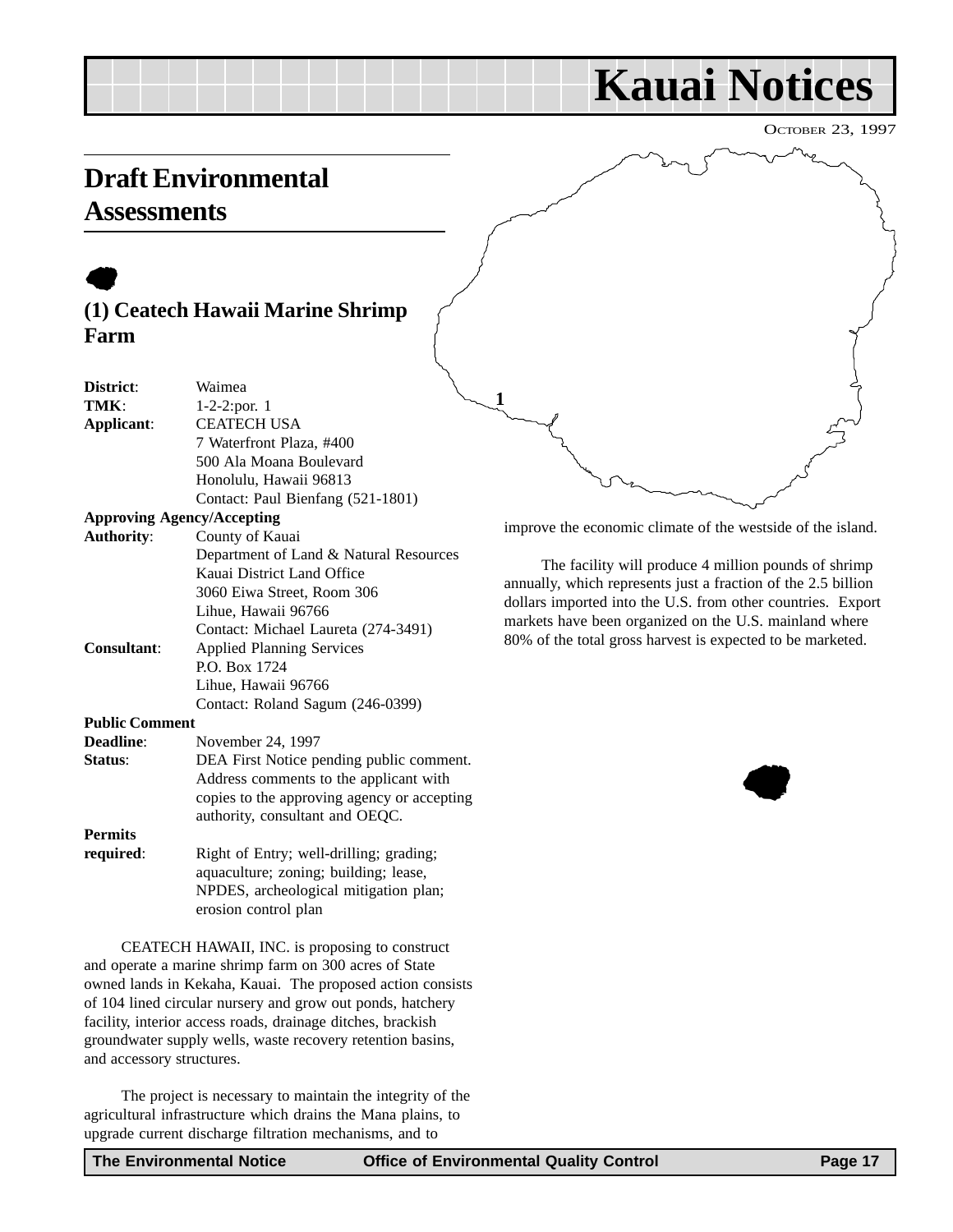# <span id="page-17-0"></span>**Conservation District Notices**

OCTOBER 23, 1997

### **DEPARTMENTAL PERMITS**

Persons interested in commenting on the following Conservation District Use Departmental Permit Applications must submit comments to the Department of Land and Natural Resources.

Also, anyone interested in receiving notification of determinations on Conservation District Use Departmental Permit Applications must submit requests to DLNR which include the following information:

1) Name and address of the requestor;

2) The departmental permit for which the requestor would like to receive notice of determination, and;

3) The date the notice was initially published in the Environmental Notice.

Both comments and requests for notification of determinations must be submitted to DLNR within thirty days from the initial date that the notice was published in the Environmental Notice.

Please send comments and requests to: State of Hawaii, Department of Land and Natural Resources Land Division 1151 Punchbowl Street, Room 220

Honolulu, Hawaii 96813

DLNR will make every effort to notify those interested in the subject CDUA, however, it is not obligated to notify any person not strictly complying with the above requirements. For more information please contact Lauren Tanaka at 587-0385.

 $\bullet$ 

### **Faye Consolidation and Resubdivision of Two Parcels of Land**

CDUA File Number: KA-2878 Name of Applicant: Diane Faye et al.

Location: Haena, Hanalei, Kauai Proposed Action: The consolidation and resubdivision of two parcels into lots of equal size, with each lot containing one of two existing single family residences is proposed. Parcel 51 which contains an area of 26,416 square feet and parcel 52 with 215,717 square feet will become two lots with each lot about 121,066 square feet.

Chapter 343, HRS determination: Exempt

Applicant's Contact: Walton D.Y. Hong, Esq. (808-245-4757)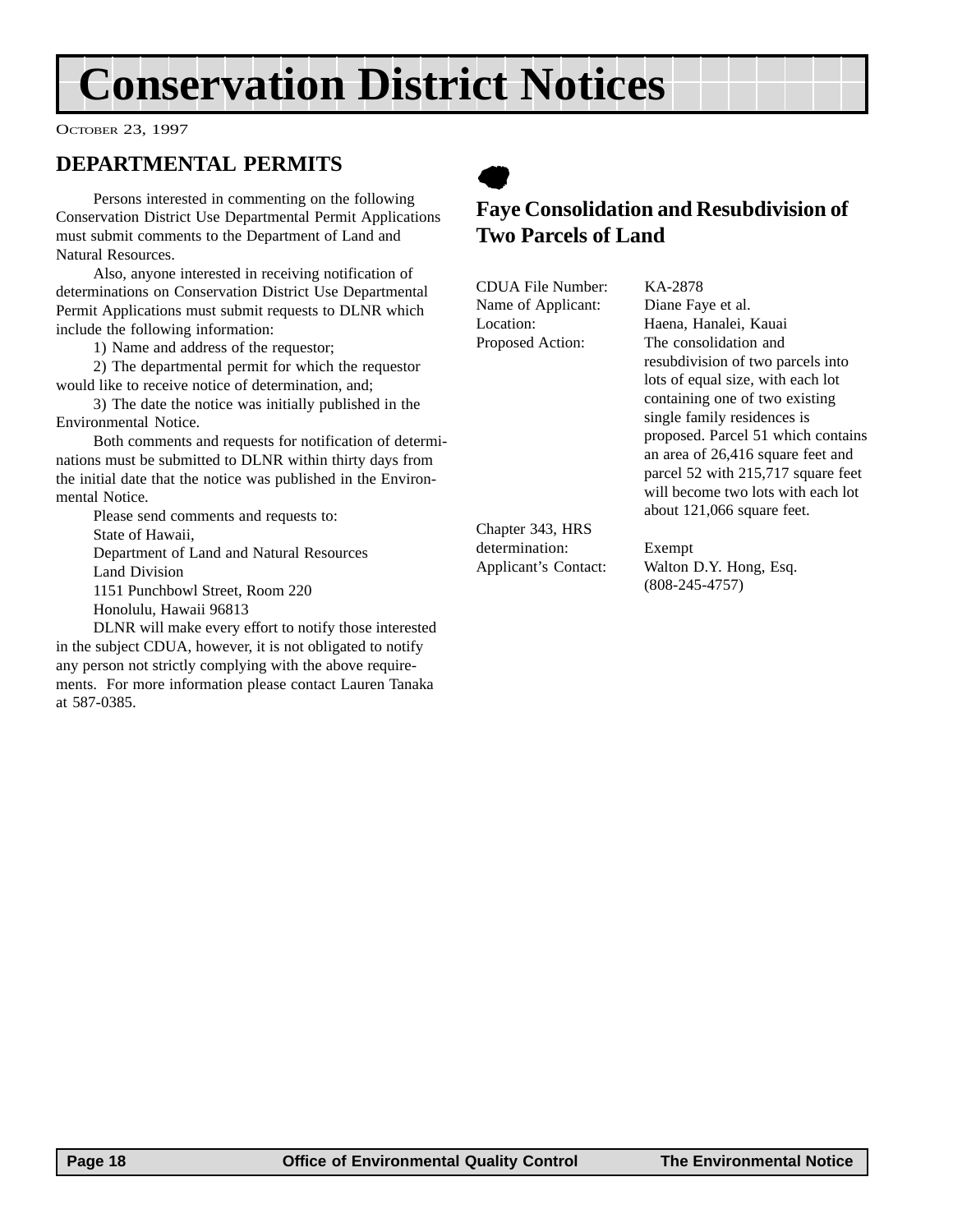<span id="page-18-0"></span>

| <b>Shoreline Notices</b> |
|--------------------------|
|--------------------------|

#### **Shoreline Certification Applications**

Pursuant to §13-222-12, HAR the following shoreline certification applications are available for inspection at the DLNR District Land Offices on Kauai, Hawaii and Maui and at Room 220, 1151 Punchbowl St., Honolulu, Oahu (Tel: 587-0414). All comments shall be submitted in writing to the State Land Surveyor, 1151 Punchbowl Street, Room 210, Honolulu, HI 96813 and postmarked no later than fifteen (15) calendar days from the date of the public notice of the application.

| Case<br>No. | Date<br>Received                                                                                                                                                                                                                                                                                                                                                                                                                                      | Location<br>Applicant                                                                                                                              |                                                                      | Tax Map<br>Key                                                                         |
|-------------|-------------------------------------------------------------------------------------------------------------------------------------------------------------------------------------------------------------------------------------------------------------------------------------------------------------------------------------------------------------------------------------------------------------------------------------------------------|----------------------------------------------------------------------------------------------------------------------------------------------------|----------------------------------------------------------------------|----------------------------------------------------------------------------------------|
| $0A-649$    | 09/29/97<br>Lots 239, 241, 242, 243, 245 to 257 as<br>shown on Map 22, Lots 244-A, 244-B &<br>244-C as shown on Map 33, Lots 240-A &<br>Marx, etal.<br>240-B as shown on Map 44 & Lots 973-A<br>& 973-B as shown on Map 110 of Ld Ct<br>App 1095, Koolauloa, Oahu (56-155,<br>$56-157$ , $56-183$ , $56-189$ , $56-197$ , $59-$<br>205, 56-211, 56-217, 56-221, 56-225,<br>$56-237$ , $56-253$ , $56-265$ , $56-271$ , & $56-$<br>285 Kamehameha Hwy) |                                                                                                                                                    | Towill, Shigeoka & Associates<br>for Clifford Miller, Benjamin       | $5 - 6 - 01:16 -$<br>$23$ (incl),<br>$34 - 44$<br>$(incl)$ ,<br>48, 50, 67<br>and $15$ |
| $0A-650$    | 08/14/97                                                                                                                                                                                                                                                                                                                                                                                                                                              | Lot 5, Niu Beach Lots (File Plan 279)<br>Honolulu, Hawaii (5571 Kalanianaole<br>Hwy)                                                               | Imata & Associates, Inc. for<br>Kotaro Ishii                         | $3 - 7 - 01 : 18$                                                                      |
| $HA-143$    | 10/09/97                                                                                                                                                                                                                                                                                                                                                                                                                                              | Lot 25, Puako Beach Lots, Lalamilo, S.<br>Kohala, Hawaii (69-1882 Puako Road)                                                                      | Don McIntosh Consulting for<br>Weona Sutton                          | $6 - 9 - 06:25$                                                                        |
| $KA-125$    | 09/29/97                                                                                                                                                                                                                                                                                                                                                                                                                                              | Lots 29 & 30 of Haena Hui Lands, Por<br>of RP Grant 3596, LCAw 10613:6 to<br>Abner Paki, at Haena, Hanalei, Kauai<br>(5-7652 & 5-7690-D Kuhio Hwy) | Portugal & Associates, Inc.<br>for Joseph Paskal                     | $5 - 9 - 02:47$<br>$\frac{6}{9}$ 48                                                    |
| $MA-158$    | 10/02/97                                                                                                                                                                                                                                                                                                                                                                                                                                              | Lot 66 of Ld Ct App 1744 (Map 29),<br>"Hyatt Regency Maui", Hanakaoo,<br>Lahaina, Maui (200 Nohea Kai Drive)                                       | Norman Saito Engineering<br>Consultants, Inc. for KM<br>Hawaii, Inc. | $4 - 4 - 13:8$                                                                         |

### **Shoreline Certifications and Rejections**

Pursuant to §13-222-26, HAR the following shorelines have been certified or rejected by the DLNR. A person may appeal a certification or rejection to the BLNR, 1151 Punchbowl Street, Room 220, Honolulu, HI 96813, by requesting in writing a contested case hearing no later than twenty (20) calendar days from the date of public notice of certification or rejection.

| Case<br>No. | Date<br>Cert/Rej      | Location                                                                                                                                                         | Applicant                                                           | Tax Map<br>Key                    |
|-------------|-----------------------|------------------------------------------------------------------------------------------------------------------------------------------------------------------|---------------------------------------------------------------------|-----------------------------------|
| $OA - 624$  | Rejected<br>10/13/97  | Lot 3, Kawailoa Beach Lots Sec. E,<br>Kawailoa, Waialua, Oahu (61-707<br>Papailoa Road)                                                                          | DJNS Surveying & Mapping,<br>Inc. for Mr. & Mrs. Blanton<br>Smith   | $6 - 1 - 04:73$                   |
| $KA-112$    | Certified<br>10/13/97 | Lot 10, Nani O Kalihikai Subdiv.<br>Being a Por of LCAw 11250, Ap. 1 &<br>LCAw 11215, Ap. 3 to A. Keliiahonui,<br>Kalihikai, Halelea, Kauai (3704 Anini<br>Road) | Wagner Engineering Services,<br>Inc. for Barbara T. Gamer.<br>Trust | $5 - 3 - 04:38$                   |
| $KA-124$    | Certified<br>10/13/97 | Lot 32 & Excl. 1, Haena Hui Land,<br>Haena, Kauai (5-7710 Kuhio Highway)                                                                                         | Wagner Engineering Services,<br>Inc. for Diane Faye                 | $5 - 9 - 02:51$<br>$\frac{6}{52}$ |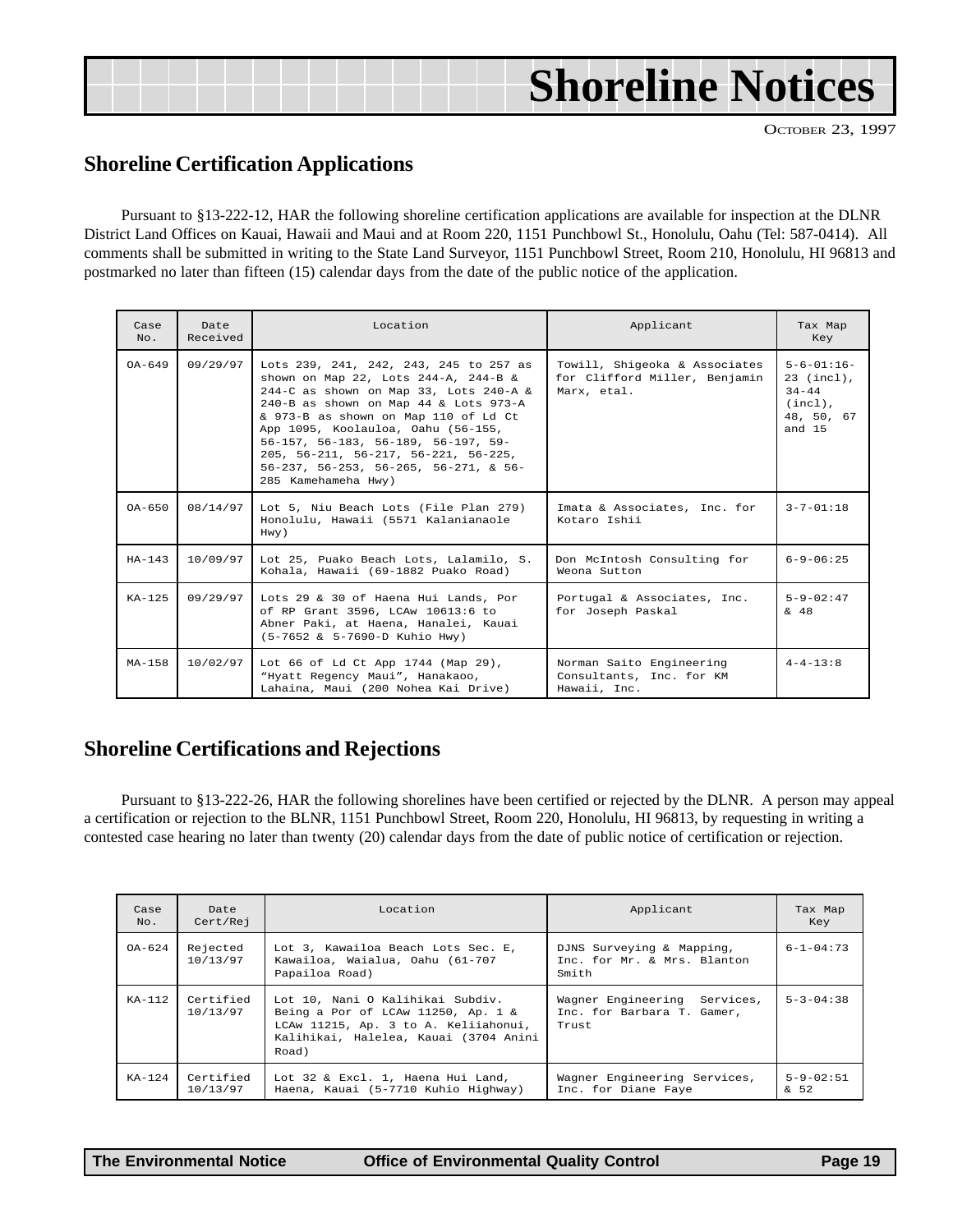# <span id="page-19-0"></span>**Pollution Control Permits**

OCTOBER 23, 1997

## **Department of Health Permits**

The following is a list of some pollution control permits currently being reviewed by the State Department of Health. For more information about any of the listed permits, please contact the appropriate branch or office of the Environmental Management Division at 919 Ala Moana Boulevard, Honolulu.

| Branch &<br>Permit Type                                                      | Applicant & Permit<br>Number                                                      | Project Location                                                                | Pertiment<br>Dates           | Proposed Use                                                                   |
|------------------------------------------------------------------------------|-----------------------------------------------------------------------------------|---------------------------------------------------------------------------------|------------------------------|--------------------------------------------------------------------------------|
| Clean Air Branch,<br>586-4200, Covered<br>Source Permit                      | City and County of<br>Honolulu, No. 0215-<br>$01 - 01 - C$                        | 91-1501 Geiger Road,<br>Ewa Beach, Oahu                                         | Comments<br>Due:<br>11/5/97  | Honouliuli Wastewater<br>Treatment Plant                                       |
| CAB, Covered Source<br>Permit                                                | City and County of<br>Honolulu, No. 0216-<br>$01-C$                               | 1350 Sand Island<br>Parkway, Honolulu,<br>Oahu                                  | Comments<br>Due:<br>11/14/97 | Sand Island Wastewater<br>Treatment Plant                                      |
| Safe Drinking Water<br>Branch, 586-4258,<br>Underground<br>Injection Control | Dept. of Accounting<br>and General<br>Services, No. UH-<br>1957                   | Kealakehe High<br>School, 2nd<br>Increment, Phase II,<br>Bldg. F & G, Hawaii    | NA                           | Construction of One<br>Additional Drywell for<br>Surface Drainage              |
| SDWB, UIC                                                                    | Hawaii Electric<br>Light Company, No.<br>UH-1776                                  | Keahole Power Plant,<br>Queen Kaahumanu<br>Hwy., Keahole,<br>Hawaii             | <b>NA</b>                    | Permit Renewal of Two<br>Industrial Disposal<br>Wells, Presently Not<br>in Use |
| SDWB, UIC                                                                    | Dept. of Public<br>Works, County of<br>Hawaii, No. 1984                           | Hoomalu St.,<br>Waiakea, South Hilo,<br>Hawaii                                  | Comments<br>Due:<br>12/8/97  | Construction of One<br>New Drywell for<br>Surface Drainage                     |
| SDWB, UIC                                                                    | PPARC-United<br>Kingdom, No. UH 1985                                              | Hawaii Base<br>Facility, Phase 1&2,<br>UH Hilo Park, Aohoku<br>St., Hawaii      | TBA                          | Registration of Three<br>Already Built Drywells<br>for Surface Drainage        |
| SDWB, UIC                                                                    | AOAO, Island Sands<br>Condominium, No. UM-<br>1345                                | 150 Hauoli St.,<br>Maalaea, Maui                                                | <b>NA</b>                    | Permit Renewal of Two<br>Wells for Sewage<br>Disposal                          |
| SDWB, UIC                                                                    | AOAO, Maalaea Kai<br>Condominium, No. UM-<br>1273                                 | 70 Hauoli St.,<br>Maalaea, Maui                                                 | NA                           | Permit Renewal of Four<br>Wells for Sewage<br>Disposal                         |
| SDWB, UIC                                                                    | AOAO, Wavecrest<br>Resort Inc., No. UM-<br>1262                                   | Kaunakakai, Molokai                                                             | NA                           | Permit Renewal of Two<br>Wells for Sewage<br>Disposal                          |
| SDWB, UIC                                                                    | AOAO, Honokai<br>Resort, No. UM 1871                                              | 280 Hauoli St.,<br>Maalaea, Maui                                                | <b>NA</b>                    | Permit Renewal of Two<br>Wells for Sewage<br>Disposal                          |
| SDWB, UIC                                                                    | Hawaiian Electric<br>Company, No. UO 1983                                         | Piikoi Substation,<br>Hassinger St.,<br>Honolulu, Oahu                          | <b>NA</b>                    | Permit Registration of<br>Three Existing<br>Drywells for Surface<br>Drainage   |
| SDWB, UIC                                                                    | Dept. of Wastewater<br>Management, City and<br>County of Honolulu,<br>No. UO 1259 | Waimanalo Wastewater<br>Treatment Plant, 41-<br>1060 Kalanianaole<br>Hwy., Oahu | <b>NA</b>                    | Permit Renewal of 7<br>Wells for Sewage<br>Disposal                            |